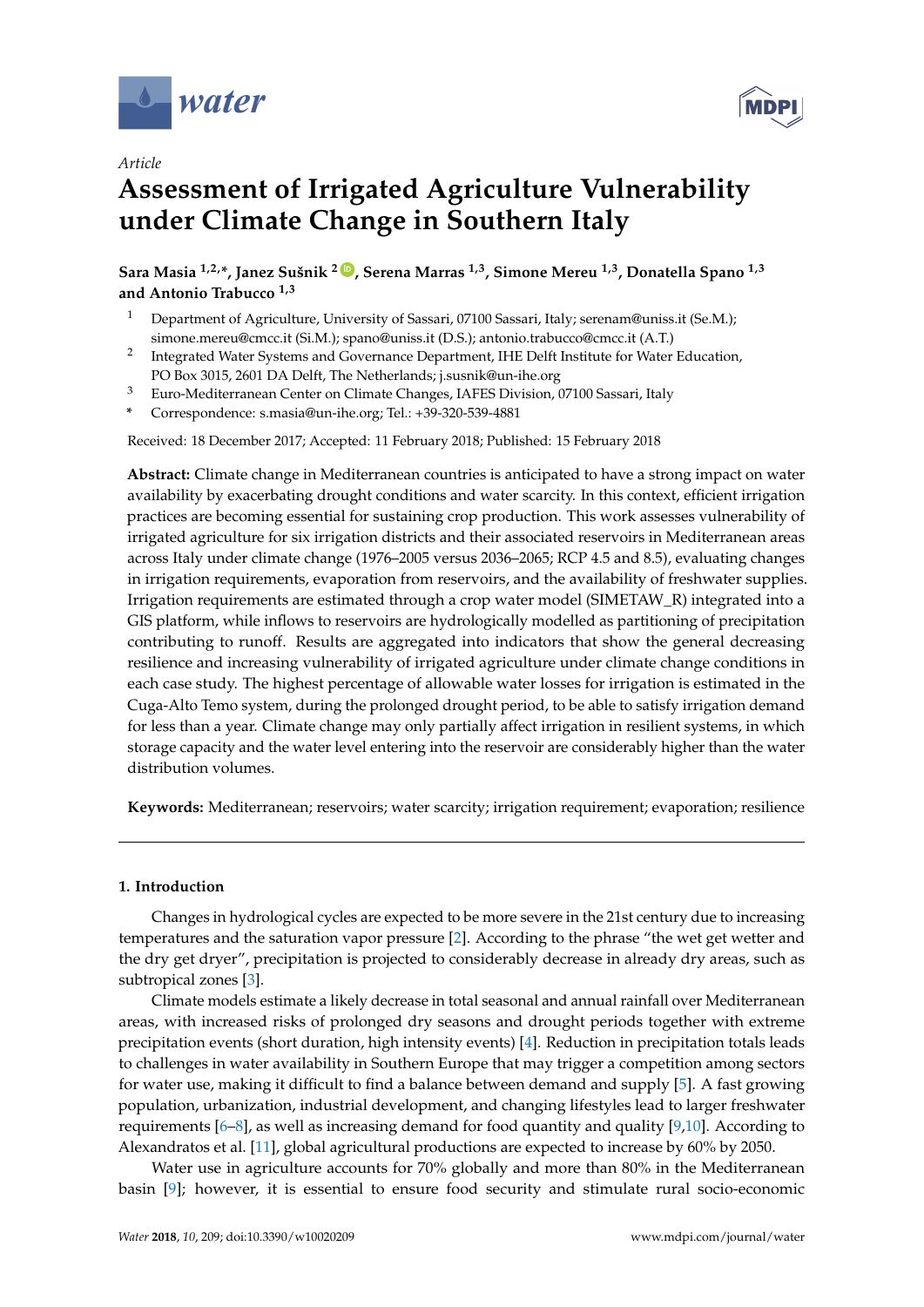development [\[12\]](#page-15-3). Water availability in the Mediterranean basin is a key factor for food security in this region [\[9\]](#page-15-0). Most of the water for irrigation in the region is derived from either surface or groundwater. However, costs for pumping groundwater are usually higher than those for using (subsidized) surface water from reservoirs, which represents most of the water used by irrigation districts. Groundwater is used outside irrigation districts or when surface water from reservoirs is scarce. For instance, in Sardinia, 69.4% of total water abstraction is allocated for agricultural use, and, specifically, 75% is provided by surface water and 25% by groundwater [\[13\]](#page-15-4).

Cultivated area in Italy covers about 9 Mha, of which 4 Mha are equipped for irrigation and 2.8 Mha are actually irrigated. Specifically, total areas equipped for surface, sprinkler, and localized irrigation account for 2.4 Mha, 0.98 Mha, and 0.57 Mha, respectively. The total agricultural water withdrawal is equal to about 13 Bm<sup>3</sup> year<sup>-1</sup> (billion cubic meters per year) [\[14\]](#page-15-5). About 24% of the Italian irrigated area is cultivated with maize, followed by temporary and permanent grass (15%), rice (12%), fruit trees (9%), vegetables in open fields (9%), vineyards (8%), olives (6%), cereals (5%), citrus (5%), and others [\[15\]](#page-15-6).

Recently, several studies have highlighted the increasing irrigation demand of Mediterranean crops due to changing climate [\[16](#page-15-7)[–24\]](#page-15-8). Increasing temperatures and water deficits have been identified as the main factors influencing changes in crop growth and yield. Prolonged drought periods and more frequent extreme events lead to marked hydrological imbalances and exacerbated water shortages, mostly in EU Southern regions [\[25\]](#page-15-9); thus, studies focusing on the sustainability and vulnerability of irrigated agriculture systems are becoming essential [\[26](#page-15-10)[–28\]](#page-15-11).

Both river discharge and water demand of irrigated agriculture are already simultaneously affected by climate change [\[29](#page-15-12)[–31\]](#page-16-0). It is widely known that the physical processes (evaporation, transpiration, and condensation) involved in the water cycle are influenced by the variation of the climate parameters, which are mostly driven by the increasing concentration of greenhouse gas emissions (GHGs) in the atmosphere [\[5,](#page-14-3)[32,](#page-16-1)[33\]](#page-16-2). One of the most serious consequences of raising temperature is the acceleration of the evapotranspiration process that modifies crop water requirement, and therefore irrigation scheduling [\[34\]](#page-16-3).

A key element in the future estimation of risk for irrigated agriculture under climate change requires an evaluation of the vulnerability and resilience of reservoir systems to withhold changing crop water demand [\[26\]](#page-15-10). The risk of water scarcity in water supply systems is related to drought intensity, infrastructure capacity, and adaptation policies in case of drought events. This environmental and socio-economic issue is particularly exacerbated in the Mediterranean region [\[35\]](#page-16-4). Garrote et al. [\[36\]](#page-16-5) analyzed more than sixty basins in Southern Europe, and showed great differences in irrigation system vulnerability across Europe, highlighting particularly significant vulnerabilities in the Iberian Peninsula and in some parts of Italy and Greece.

This work aims to contribute to the elaboration of a methodological framework that assesses the vulnerability of reservoir-fed irrigated agriculture systems in Mediterranean areas under climate change, focusing in particular on case studies in Southern Italy. The simultaneous impact of climate change on both crop water demand, water inflows to reservoirs, and water losses due to evaporation are assessed to define the impact on water fluxes and availability, together with the future level of adequacy of reservoir infrastructures to sustain irrigated agriculture and food security. Results are aggregated in terms of indicators that evaluate different aspects of resilience and vulnerability related to climate change.

#### **2. Materials and Methods**

Irrigated agriculture vulnerability in Southern Italy was assessed by estimating the changes of irrigation requirements in agricultural districts and the water availability in associated reservoirs, as a result of climate change. The total water inflow to reservoirs was estimated as the product of upstream basin area, mean annual precipitation falling over the reservoir, and the basin runoff coefficient. The total water volume used to supply crop water needs was accounted for by computing the irrigated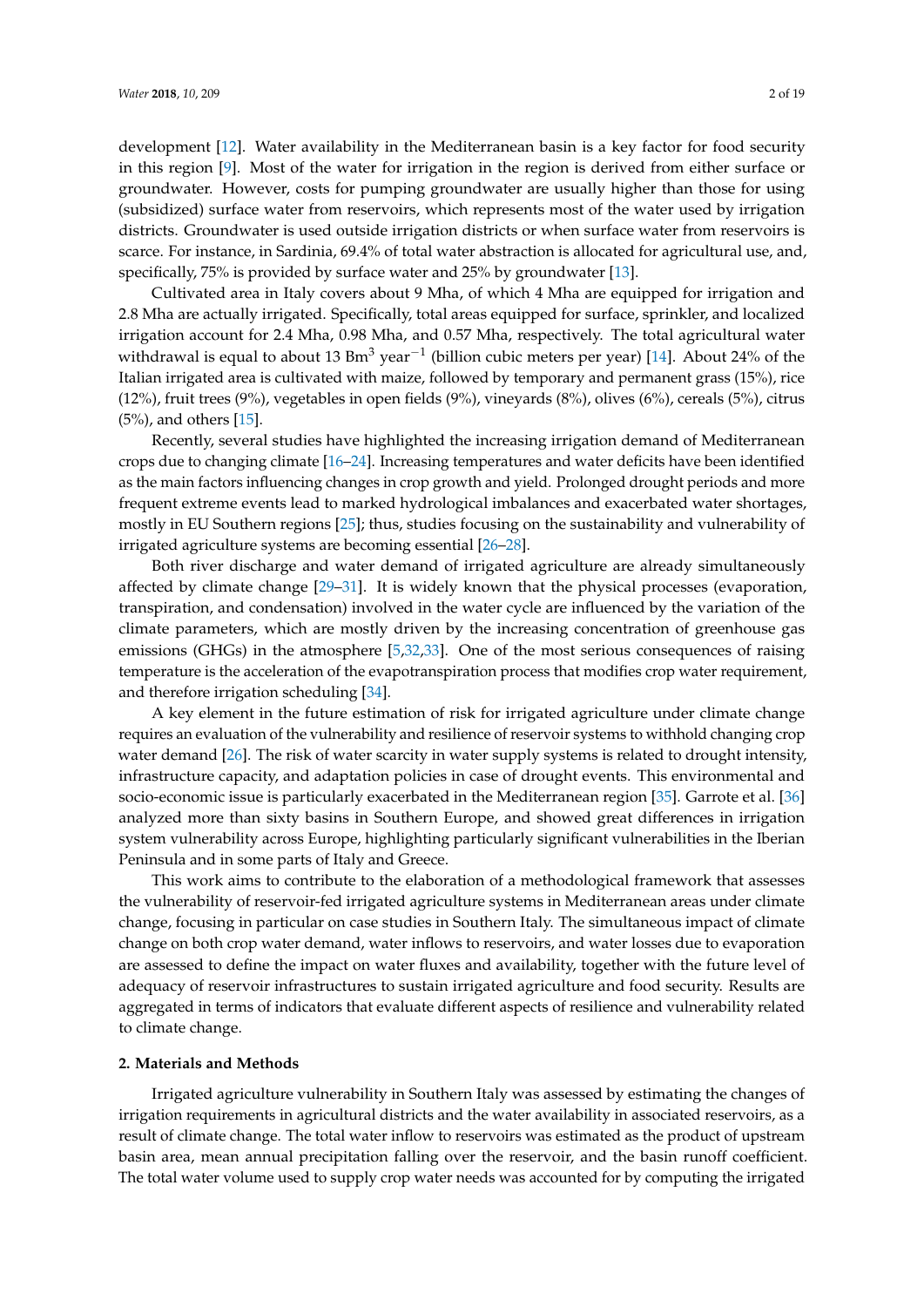hectares in the irrigation district (Ir-Ds), and the crop irrigation requirements of representative crops, which are evaluated by irrigation models. The cumulated water shortage (CWS) in the reservoir under climate change conditions was computed by adding changes in water entering reservoirs, changes in water used for irrigation, and evaporation losses from baseline conditions to future projections (Equation (1)): *P*  $(1)$ : **2018** *2018* **<b>***2018* **<b>***2018 2018* **<b>***2018* **<b>***2018 2018* **<b>***2018 2018* **<b>***2018 2018***</del>** 

$$
CWS = \Delta QWI - (\Delta QWD + \Delta E) \tag{1}
$$

in which ∆*QWI* (Mm<sup>3</sup> ) is the change in annual water volume entering in the reservoir between future and baseline periods, ∆QWD (Mm<sup>3</sup>) is the change in annual water volume used for irrigation for a combination of representative crops, and  $\Delta E$  (Mm<sup>3</sup>) is the change in annual reservoir surface evaporation. A schematic overview of the system is shown in Figure [1.](#page-2-0)  $\Delta Q$ *WI* (Mm<sup>3</sup>) is the change in annual water volume entering in the reservoir b *in a* schematic overview of the system is shown in Figure 1.

<span id="page-2-0"></span>

**Figure 1.** Scheme of the system structure used to estimate the reservoir water balance. **Figure 1.** Scheme of the system structure used to estimate the reservoir water balance.

#### *2.1. Selected Reservoirs 2.1. Selected Reservoirs* **Figure 1.** Scheme of the system structure used to estimate the reservoir water balance.

Six reservoirs in Southern Italy with irrigation as the main water use were selected from the Global Reservoir and Dam (GranD) database (version 1.1), developed by Lehner et al. [\[37\]](#page-16-6), with each supplying a specific irrigation district or two, as in the case of  $\sim$   $\frac{1}{\sqrt{2}}$ reservoir supplying a specific irrigation district or two, as in the case of San Giuliano reservoir (Table [1](#page-3-0)) and Figure [2\)](#page-2-1). Another case study presents the situation in which two reservoirs (Alto Temo and Cuga) collectively supply water to the Nurra irrigation district. The GranD dataset is combined with a near global digital river network (HydroSHEDS) developed by Lehner et al. [\[38\]](#page-16-7) to provide additional hydrological information for the reservoir. Relevant attributes present in the GranD dataset are used to characterize some physical dimensions of the selected reservoirs (e.g., Reservoir Maximum Capacity and Reservoir Surface Area). The use of extensive datasets, such as the GranD and others presented and research surface Thea). The use of extensive datasets, such as the GranD and others presented below, allows for easier transferability to larger areas and other case studies. supplying a specific irrigation district or two, as in the case of San Giuliano reservoir (Table 1 and Figure anows for <del>c</del>asier transferability to larger areas a

<span id="page-2-1"></span>

Figure 2. Reservoirs (yellow points), irrigation districts (red perimeters), and basins (blue areas) selected in the Mediterranean areas of Southern Italy.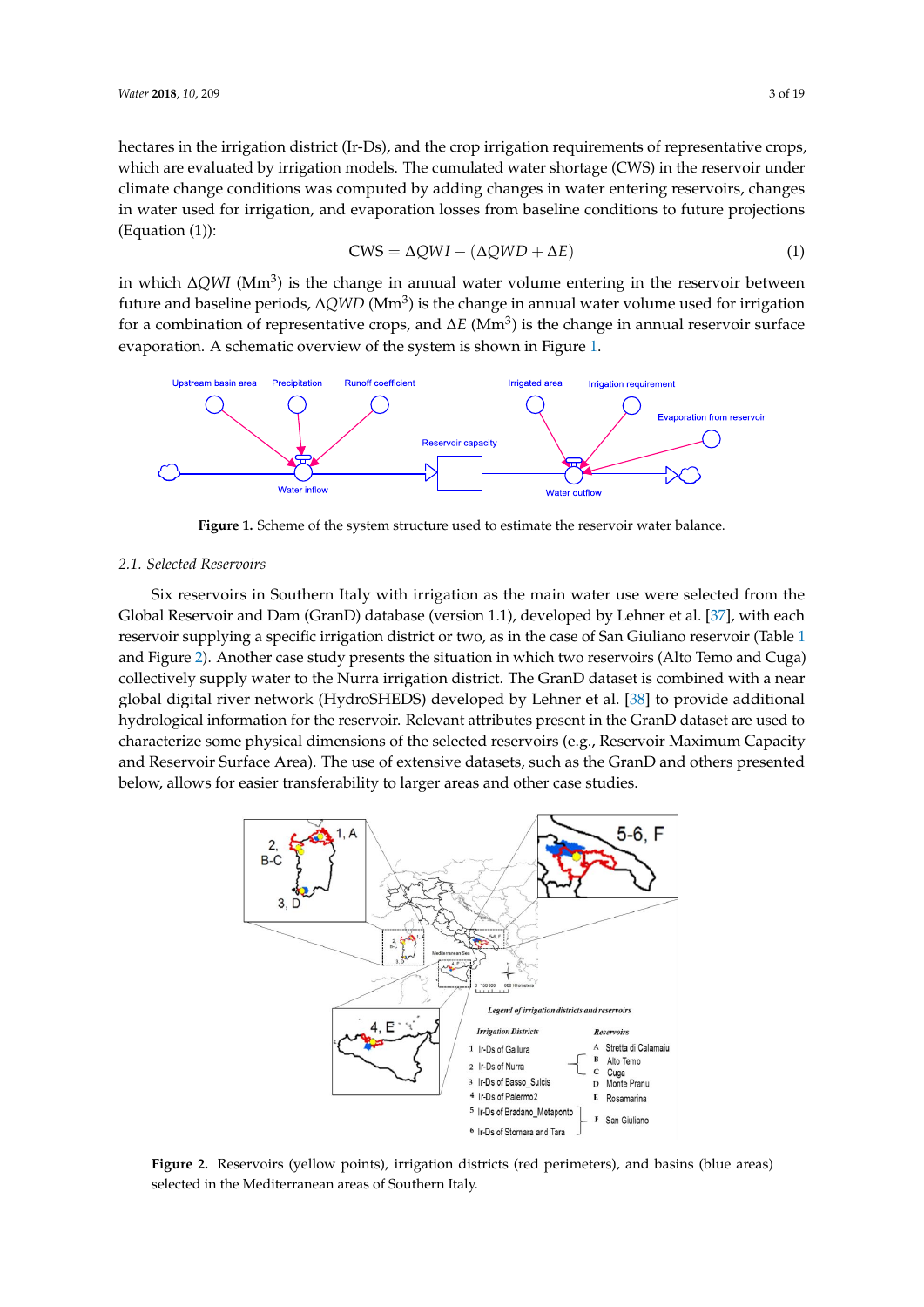<span id="page-3-0"></span>

| Reservoir              | Irrigation<br><b>District</b>              | Municipalities<br>$(N^{\circ})$ | Administrative<br>Unit   | Reservoir<br>Maximum<br>Capacity $(Mm3)$ | Reservoir<br>Surface<br>Area $(km^2)$ | Elevation<br>(m.a.s.1.) | Lon<br>$(^{\circ}E)$ | Lat<br>$(^{\circ}N)$ |
|------------------------|--------------------------------------------|---------------------------------|--------------------------|------------------------------------------|---------------------------------------|-------------------------|----------------------|----------------------|
| Stretta di<br>Calamaiu | Gallura                                    | 17 [39]                         | Sardinia                 | 105.2                                    | 5.70                                  | 170                     | 9.27                 | 41.01                |
| Cuga                   | Nurra                                      | 5[40]                           | Sardinia                 | 31.7                                     | 3.00                                  | 101                     | 8.45                 | 40.61                |
| Alto Temo              | Nurra                                      | 5[40]                           | Sardinia                 | 95.7                                     | 4.99                                  | 242                     | 8.56                 | 40.47                |
| Monte Pranu            | <b>Basso Sulcis</b>                        | 6[41]                           | Sardinia                 | 62                                       | 6.98                                  | 42                      | 8.59                 | 39.09                |
| Rosamarina             | Palermo <sub>2</sub>                       | 16[42]                          | Sicily                   | 100                                      | 5.41                                  | 153                     | 13.64                | 37.95                |
| San Giuliano           | Stornara and<br>Tara; Bradano<br>Metaponto | $24[43]+31[44]$                 | Apulia and<br>Basilicata | 107                                      | 10.14                                 | 100                     | 16.53                | 40.6                 |

| Table 1. Selected Italian reservoirs with irrigation as main use (data from Lehner et al. [38]). |  |  |  |
|--------------------------------------------------------------------------------------------------|--|--|--|
|--------------------------------------------------------------------------------------------------|--|--|--|

#### <span id="page-3-1"></span>*2.2. Climate Data*

Climate data at daily time step were retrieved from the Global Circulation Model (GCM) CMCC-MED (coupled model of atmosphere-ocean-sea-ice with a focus on Mediterranean region developed by the Euro-Mediterranean Center on Climate Change) [\[45](#page-16-14)[,46\]](#page-16-15), downscaled to a spatial resolution of 14 km with the regional climate model COSMO-CLM (Consortium For Small scale Modeling in Climate Mode) [\[47\]](#page-16-16). The climate baseline condition refers to the period 1976–2005, while climate data for the intermediate future (2036−2065) under both Representative Concentration Pathway (RCP, [\[48\]](#page-16-17)) 4.5 and 8.5 scenarios were used in this work as climate projections.

#### *2.3. Total Water Inflow*

The total water inflow to the reservoir was estimated for the baseline (1976–2005) and future (2036–2065) climate conditions, under RCP 4.5 and 8.5 scenarios, by the product of upstream basin area, mean annual precipitation falling over the upstream basin (over the considered periods), and a basin runoff coefficient.

#### <span id="page-3-2"></span>2.3.1. Reservoir Upstream Basin Area

The reservoir upstream basin area was derived by using a digital elevation model (DEM) developed by the Shuttle Radar Topographic mission (SRTM) and gap filled from CSI-CGIAR (Consortium for Spatial Information), globally available at 90 m resolution [\[49\]](#page-16-18). The ESRI ARCGIS v. 10.5 hydro-tool [\[50\]](#page-16-19) was used to calculate the basin (or watershed) area over specific reservoirs. Firstly, the original DEM input raster was gap-filled for digital sinkless approximation of elevation. Secondly, the raster of flow direction for any specific cell to its steepest downslope neighbor was created. Then, the flow direction grid was used to create a raster of flow accumulation, i.e., a raster counting the number of accumulated contributing pixels flowing into each cell. Finally, the upstream catchment area was calculated as the contributing area above the reservoirs.

#### 2.3.2. Runoff Coefficient

The runoff coefficient is the relative partitioning of precipitation that contributes to runoff and streamflow. It was statistically computed (Equation (2)) for the whole Euro-Mediterranean basin on a yearly average and then applied to the selected basin reservoirs. This is the ratio between gridded mean composite dataset of runoff field, obtained through the combination of observed river discharge with simulated water balance [\[51\]](#page-17-0), and gridded mean of precipitation from Willmott et al. [\[52\]](#page-17-1) database, both computed over the 1950 to 2000 period at spatial resolution of 30 min (Figure [3\)](#page-4-0).

$$
Rc = \frac{Total\ runoff}{Total\ precipitation}
$$
 (2)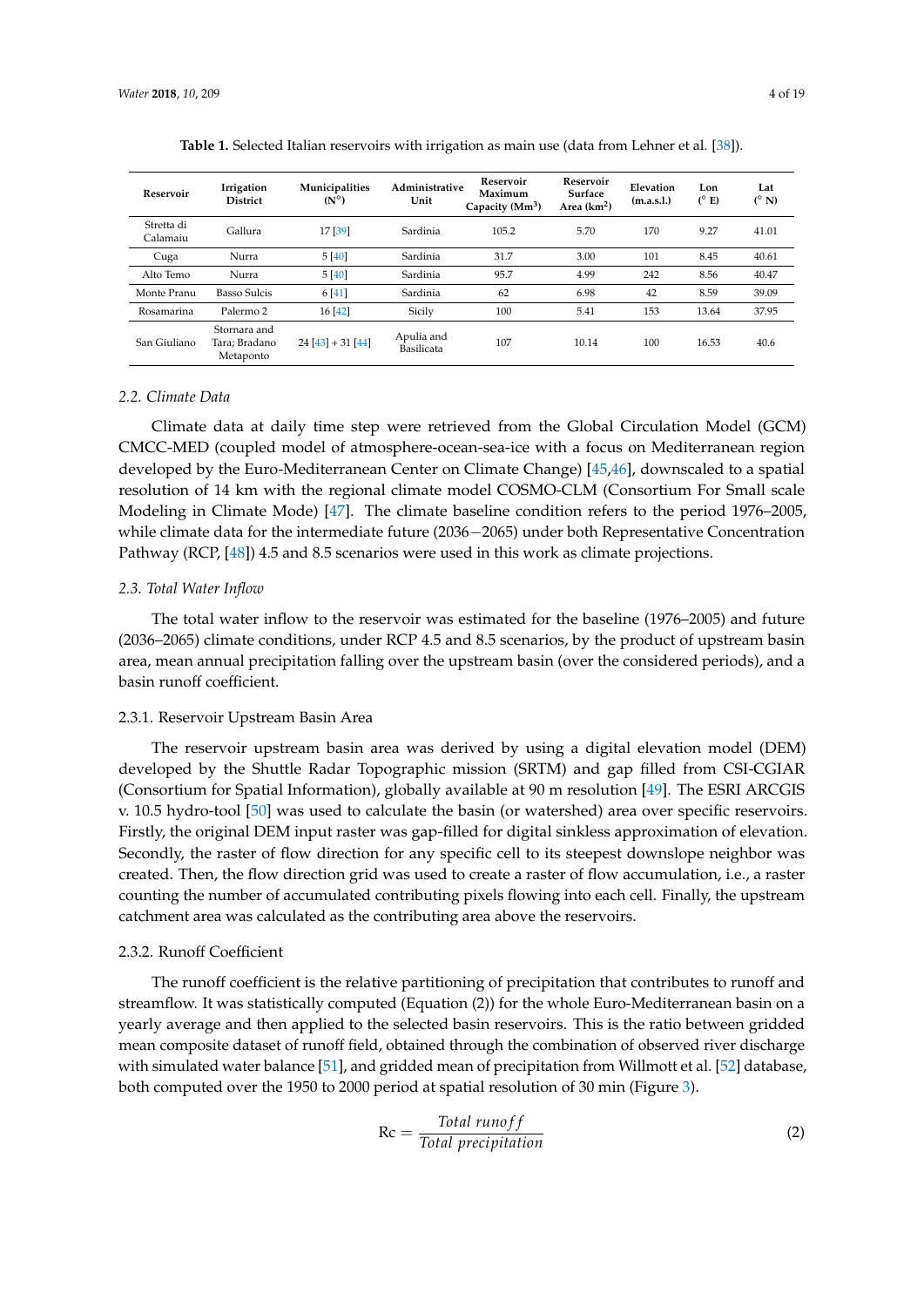Runoff coefficient values range from 0 to 1, in which high values are specific to areas with low Runoff coefficient values range from 0 to 1, in which high values are specific to areas with low infiltration, such as steep slopes and pavements; reversely low values are characteristic of permeable,  $\,$ flat, and/or vegetated areas [\[53\]](#page-17-2). and/or vegetated areas [52].

<span id="page-4-0"></span>

Figure 3. Map of the runoff coefficient obtained as the ratio of total runoff to total precipitation values with irrigation districts (red perimeters, legend in Figure [2\)](#page-2-1) and reservoirs (yellow points, legend in With irrigation districts (red perimeters, legend in Figure 2) and reservoirs (yellow points, legend in  $\Omega$ Figure [2\)](#page-2-1).

 $\overline{O}(n)$  and  $\overline{O}(n)$ , and literature. Once again, a general method in conjunction with large scales with large scales scales scales with large scales with large scales with large scales with large scales with large s Values were validated around study areas by comparing observed and modelled data (Table [2\)](#page-4-1).<br>Clarent by the contract of the contract of the contract of the contract of the contract of the contract of the scale database was preferred to allow applying the methodology over other and larger areas. Observed data were derived from literature. Once again, a general method in conjunction with large

<span id="page-4-1"></span>

| Table 2. Comparison of observed (Rc_obs) and simulated (Rc_sim) runoff coefficient for specific Italian |
|---------------------------------------------------------------------------------------------------------|
| reservoir upstream basins.                                                                              |

| Reservoir           | Country | Lat $\circ$ N | Lon $\circ$ E | Rc Obs | Rc Sim | Literature |
|---------------------|---------|---------------|---------------|--------|--------|------------|
| Pedra'E Othoni      | Italy   | 40.32         | 9.54          | 0.40   | 0.46   | [28]       |
| Coghinas            | Italy   | 40.93         | 8.80          | 0.25   | 0.26   | [54]       |
| Flumendosa          | Italy   | 39.43         | 9.61          | 0.32   | 0.34   | [54]       |
| Temo                | Italy   | 40.47         | 8.56          | 0.45   | 0.42   | $[55]$     |
| Cuga                | Italy   | 40.61         | 8.45          | 0.36   | 0.42   | $[55]$     |
| Stretta di Calamaiu | Italy   | 41.01         | 9.27          | 0.35   | 0.45   | $[55]$     |
| San Giuliano        | Italy   | 40.6          | 16.53         | 0.22   | 0.35   | [56]       |

### 2.4. Evaporation from Open Water

aporation from reservoir. The computation of the water evaporation from reservoirs was based on the Penman Monteith approach simplified by Jensen [\[57\]](#page-17-6) (Equation (3)).

$$
\Delta E = \frac{\Delta (Rn - Qt) + \gamma \, Ea}{\Delta + \gamma} \tag{3}
$$

in which ∆*E* is the latent heat of vaporization (MJ m<sup>−2</sup> t<sup>−1</sup>), γ the psychometric constant (kPa °C<sup>−1</sup>),  $\Delta$  the saturation vapor pressure at  $T_a$  temperature (kPa  $^{\circ}$ C<sup>-1</sup>), *Rn* the net radiation, *Qt* the change in energy storage (MJ m<sup>−2</sup> t<sup>−1</sup>), and *Ea* the bulk aerodynamic formula based on a wind function  $(MJ m^{-2} t^{-1}).$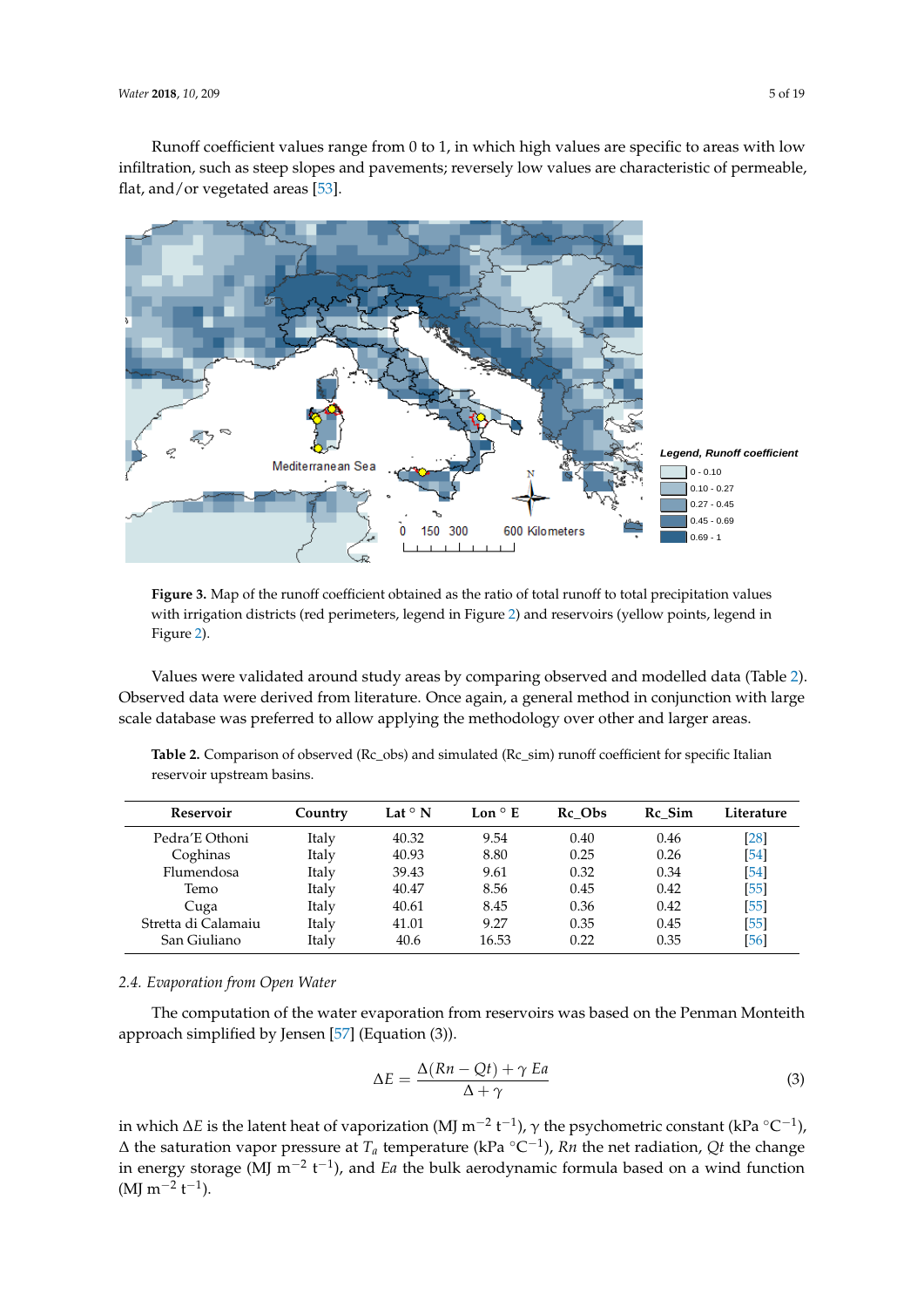The climate data and the digital elevation model described in Sections [2.2](#page-3-1) and [2.3.1,](#page-3-2) respectively, were used to run simulations for the baseline and the future climate conditions under RCP 4.5 and 8.5. Evaporation values were multiplied by the reservoir surface area (km<sup>2</sup>) in each reservoir (Table [1\)](#page-3-0) and expressed in million cubic meters (Mm<sup>3</sup>).

#### *2.5. Total Water Distribution*

The total water volume used to supply crop water needs was accounted by assessing the areal distribution of the different irrigated crop types for each Ir-Ds (Table [3\)](#page-6-0) and the associated modelled irrigation requirements with the Simulation of Evapotranspiration of Applied Water (SIMETAW) for the most relevant crop types for each specific study area and growing season [\[58\]](#page-17-7) as described below.

#### 2.5.1. Crop Irrigation Requirements and Applications-SIMETAW\_GIS Platform

The SIMETAW\_R model is an improved version of SIMETAW# model developed by the University of California, Davis, and the California Department of Water Resources [\[59](#page-17-8)[,60\]](#page-17-9) and recently modified by Mancosu et al. [\[61\]](#page-17-10). SIMETAW# is a daily soil water balance program developed to compute the reference, crop, and actual evapotranspiration (ETo, ETc, and ETa, respectively), as well as the number of irrigation events, and the amount of water applied per each event (net application; NA) [\[61\]](#page-17-10) on a local scale. The original model was re-written using "R" language (SIMETAW\_R; [https://www.r](https://www.r-project.org/)[project.org/\)](https://www.r-project.org/) and, secondly, associated with GIS libraries (SIMETAW\_GIS platform), which couples and automates interaction with climate and environmental input data to process simulations of soil water balance for multiple years and pixels across regional and continental assessments, and calculates spatial distribution of yearly crop water consumption and irrigation requirements. Data are integrated and processed from multiple NetCDF and GIS files.

Climate, crop, soil, and management input data are required to run simulations with the model. Specifically, daily weather data such as maximum and minimum temperature  $(\degree C)$ , wind speed (m s<sup>-1</sup>), solar radiation (MJ m<sup>-2</sup> day<sup>-1</sup>), dew point temperature (°C), or relative humidity (%) were used to compute ETo following the standardized reference evapotranspiration equation for short canopies [\[62](#page-17-11)[,63\]](#page-17-12). The crop water requirement of a specific crop, in a specific area, was estimated, including the precipitation, the crop planting and harvesting date, the presence of cover crops, the soil water holding capacity, the maximum rooting depth, the maximum soil depth, and the percentage of full area planted. Information on irrigation system, water allocation, and distribution uniformity was also included in the model [\[59–](#page-17-8)[61\]](#page-17-10) to derive the final net application (NA), used in the further estimates of agriculture water demand.

#### 2.5.2. Total District Irrigation

The total irrigation requirement for the most relevant crops cultivated in each irrigation district was computed following Masia [\[58\]](#page-17-7), with a focus on the specific areas under investigation.

In this context, maize grape, wheat, peach, and tomato mean water demand were estimated using SIMETAW\_GIS platform to assess the impact of climate change in the areas served by the selected reservoirs for the baseline (1976–2005) and future (2036–2065) climate conditions, under RCP 4.5 and 8.5 scenarios, using the same climate model projections as presented in Section [2.2.](#page-3-1) Tomato and peach were considered as representative for vegetable and fruit crops, respectively.

Crop irrigation requirements of the abovementioned crops constitute a majority of irrigated crop distribution and were divided by the fraction of their distribution over the total irrigated area in each Ir-Ds ([\[64\]](#page-17-13); Table [3\)](#page-6-0) to upscale the total irrigation abstraction (i.e., of all crop types) for the baseline and future scenarios. Each reservoir supplies water to one irrigation district, except for San Giuliano reservoir, which serves two districts, specifically the Bradano Metaponto in Basilicata region and Stornara and Tara in Apulia region (Figure [2\)](#page-2-1). The total annual water volume provided by this reservoir for irrigation is  $40 \text{ Mm}^3$ , and it is equally allocated between the two regions as an average of 50% in each [\[65\]](#page-17-14).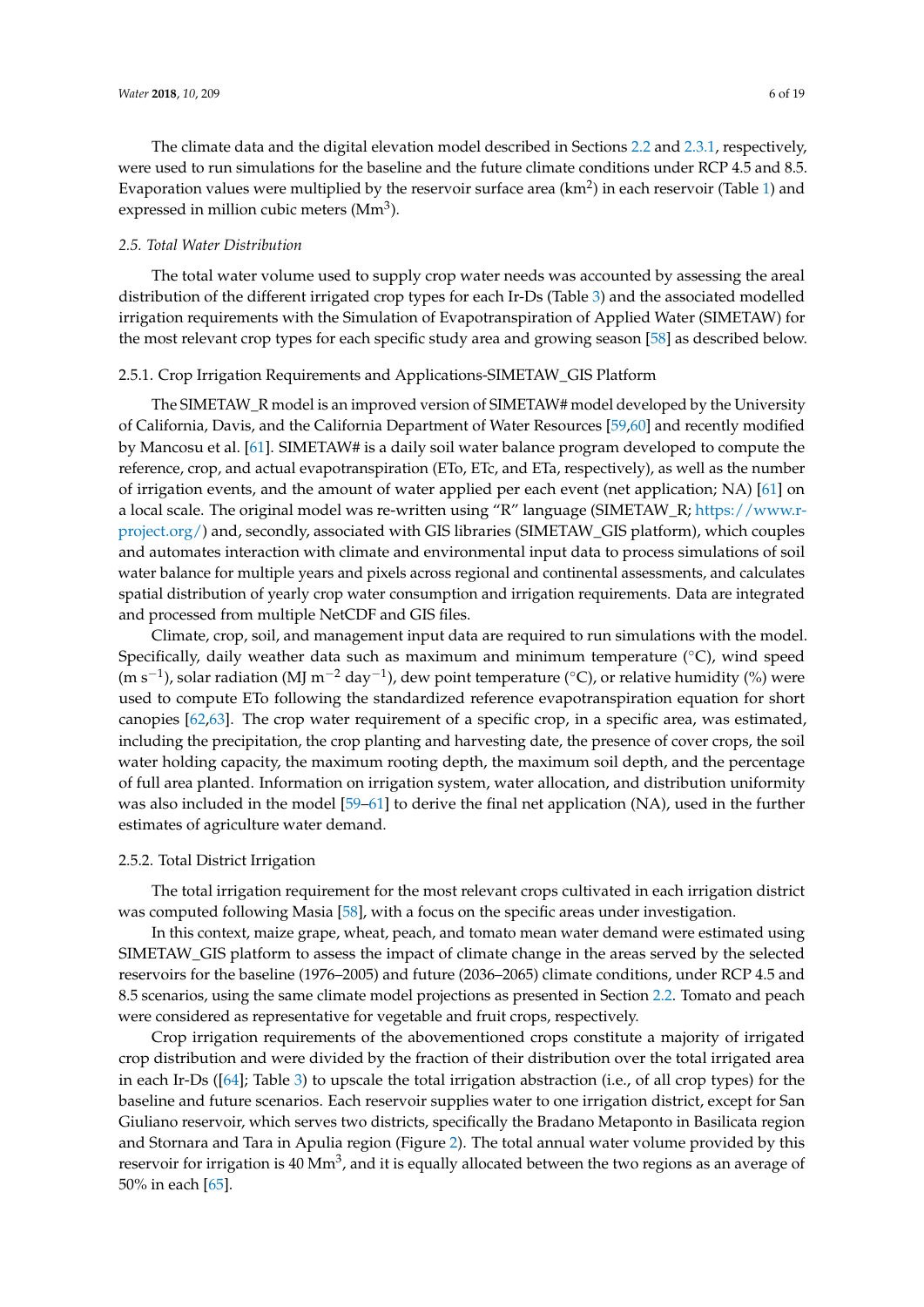| <b>Irrigated Crops</b>                              | <b>Irrigation District</b> |       |                     |                      |                                     |                |  |  |  |
|-----------------------------------------------------|----------------------------|-------|---------------------|----------------------|-------------------------------------|----------------|--|--|--|
|                                                     | Gallura                    | Nurra | <b>Basso Sulcis</b> | Palermo <sub>2</sub> | Bradano-Metaponto Stornara and Tara |                |  |  |  |
| Maize                                               | 25                         | 466   | 12                  | 0.05                 | 392                                 | 129            |  |  |  |
| Grape                                               | 327                        | 1160  | 97                  | 49                   | 1368                                | 7156           |  |  |  |
| Fruit trees                                         | 12                         | 66    | 6                   | 130                  | 8075                                | 47             |  |  |  |
| Vegetables                                          | 84                         | 697   | 912                 | 910                  | 2704                                | 1673           |  |  |  |
| Wheat                                               | 53                         | 202   | 105                 | 35                   | 1649                                | $\overline{0}$ |  |  |  |
| Most relevant crops<br>(i.e., sum of the)<br>above) | 501                        | 2591  | 1131                | 1125                 | 14.188                              | 9005           |  |  |  |
| All crops                                           | 1402                       | 4704  | 1382                | 3826                 | 25,202                              | 13,203         |  |  |  |

<span id="page-6-0"></span>**Table 3.** Distribution of the main and the total irrigated crops in each irrigation districts in hectares [\[64,](#page-17-13)[66\]](#page-17-15).

#### *2.6. Irrigation System Resilience and Vulnerability*

A measure of reservoir resilience is given by its annual recharge capacity. The *recharge indicator* (*RI*) was developed to provide a measure of the extent to which a reservoir can be (re)charged on average over a year once irrigation water and open water evaporation have been accounted for. It is computed as the ratio between net annual water inflow into the reservoir and maximum reservoir capacity (*Cap MCM*) (Equation (4)). Ratios less than one imply that recharge is not, on average, able to completely recharge the reservoir once irrigation and evaporation are accounted for.

Recharge indicator (RI) = 
$$
\frac{WI - (WD + E)}{Cap MCM}
$$
 (4)

in which *WI* is the annual water volume inflow in the reservoir (Mm<sup>3</sup> ), *WD* is the annual water volume used to satisfy irrigation demand ( $Mm<sup>3</sup>$ ), and  $E$  is the annual water volume evaporated from the reservoir open body water surface (Mm<sup>3</sup>).

The vulnerability of the reservoir to recharge or maintain its water stock in the future (Equation (5)) is calculated as the relative difference between the change between future and past recharge indicator value compared to the present.

Vulnerability indicator (VI) = 
$$
\frac{RI \ (future) - RI \ (baseline)}{RI \ (baseline)}
$$
 (5)

The greater the difference between current and future states, the greater the change in vulnerability depending on the direction of change.

Classes of Resilience and Vulnerability

<span id="page-6-1"></span>The recharge indicator was defined by five classes of resilience (Table [4\)](#page-6-1) developed in this work to assess the status and the trend of the reservoir over a period.

**Table 4.** Classes of reservoir resilience, definitions, and values.

| <b>Class of Resilience</b> | Definition           | Value                              |
|----------------------------|----------------------|------------------------------------|
| А                          | Highly resilient     | RI > 1                             |
| В                          | Resilient            | $0.50 \leq R$ <i>I</i> $\leq 1$    |
|                            | Moderately resilient | $0.20 \leq R$ <i>I</i> $\leq 0.50$ |
|                            | Slightly resilient   | 0 < RI < 0.20                      |
| E                          | No resilient         | RI < 0                             |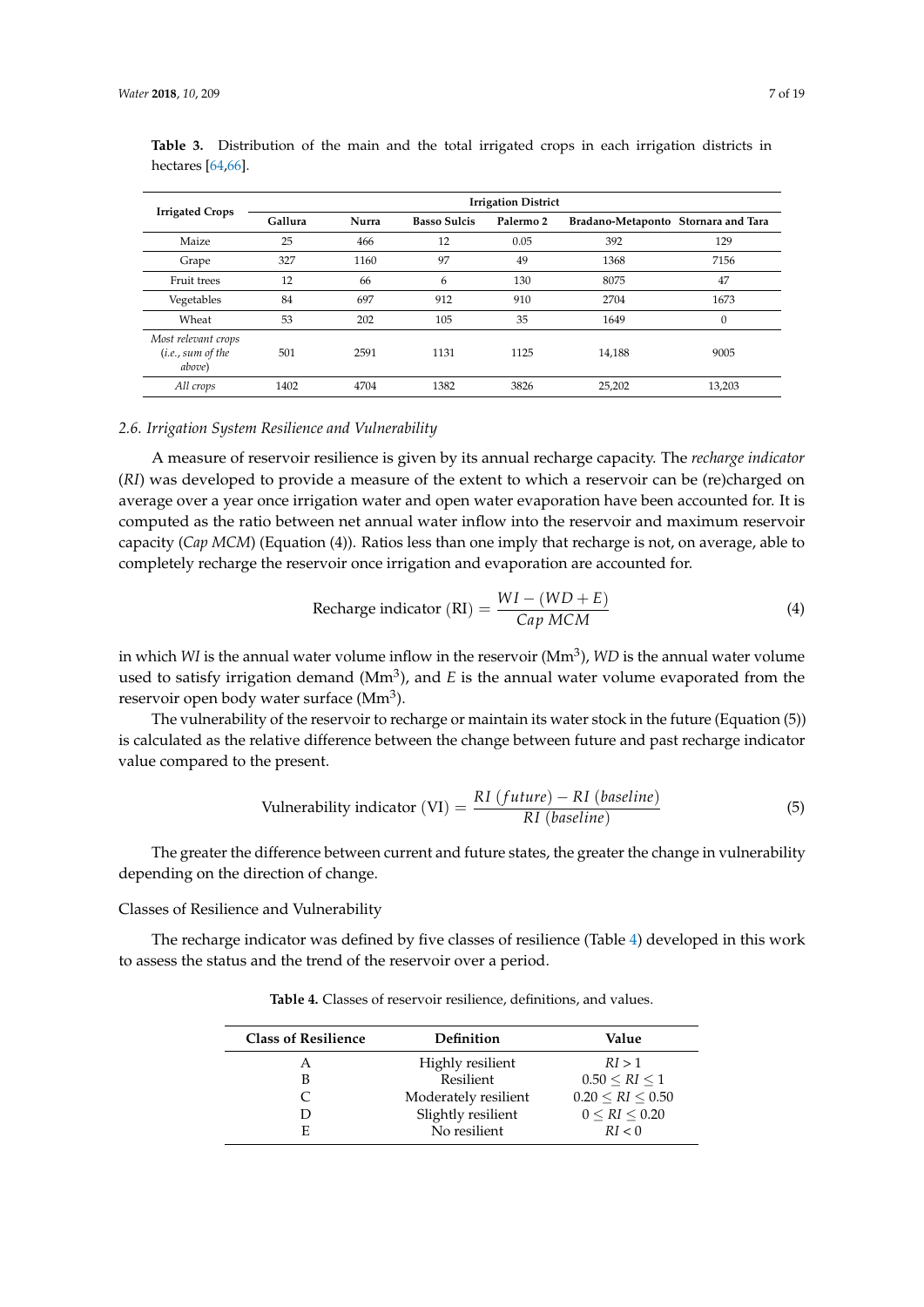The higher the net annual volume entering into the reservoir for a given reservoir capacity, the higher is the irrigated agriculture's resilience to climate change. On an equal net water inflow, reservoirs characterized by a smaller capacity show a higher annual recharge and thus a greater resilience. However, reservoir capacity should be weighted theoretically to match water demand. Increasing values of annual water outflow and decreasing values of annual water inflow leads to a reduction in resilience. A lack of resilience is shown when the annual mean outflow is not compensated for by an annual water amount entering into the reservoir higher or at least equal to water outflow.

<span id="page-7-0"></span>The same number of classes used for resilience are also developed and used to determine the reservoir vulnerability under climate change conditions. Values range from *Not vulnerable* (*VI* > 0) to *Highly vulnerable* ( $VI < -1$ ) (Table [5\)](#page-7-0).

| <b>Class of Vulnerability</b> | <b>Definition</b>     | Value                      |  |  |  |
|-------------------------------|-----------------------|----------------------------|--|--|--|
| А                             | Highly vulnerable     | $VI < -1$                  |  |  |  |
| в                             | Vulnerable            | $-1 < VI < -0.5$           |  |  |  |
|                               | Moderately vulnerable | $-0.50 \leq VI \leq -0.20$ |  |  |  |
|                               | Slightly vulnerable   | $-0.20 \le VI \le 0$       |  |  |  |
| E                             | Not vulnerable        | VI > 0                     |  |  |  |

**Table 5.** Classes of reservoir vulnerability to climate change, definitions, and values.

For a given cumulated water change for irrigation demand and reservoir water inflow, a change in stress is presented to irrigation system. Values of change in water inflow higher than changes in water outflow lead to a reduction in vulnerability of the irrigation system for a given reservoir capacity. The opposite is also true: increases in demand and a drop in inflow leads to an increase in vulnerability. The reservoir vulnerability to future climate changes is directly proportional to the index of vulnerability. Reservoirs with larger capacity relative to water demand are generally considered more resilient to adsorb water budget changes [\[28\]](#page-15-11).

#### *2.7. Temporal Self-Sufficiency in Demand Capacity (TSSDC)*

Assuming strong changes in precipitation patterns, owing to prolonged drought after an average year of rainfall, the *Temporal Self-Sufficiency in Demand Capacity* (TSSDC) index measures forhow long a given reservoir could supply the requisite irrigation and evaporation requirements under the assumption of a complete cut off in reservoir inflow. When the volume available for recharge is higher than the reservoir maximum capacity, the number of years is estimated as the ratio between reservoir capacity and the sum of the water used for irrigation and the water evaporated from the surface of the reservoir (Equation (6)).

$$
\text{TSSDC} = if (WI > Cap MCM; \frac{Cap MCM}{(WD+E)}; \frac{WI - (WD+E)}{(WD+E)} \text{ (year)} \tag{6}
$$

For reservoirs with a higher recharge volume and lower demands, this time will be longer than the opposite situation.

The TSSDC indicator shows a measure of irrigated agriculture resilience, and its estimation is particularly relevant in areas characterized by high climatic variability such as the Mediterranean basin.

In terms of vulnerability, this is again expressed as a relative change to baseline conditions (Equation (7)).

$$
TSSDC_{VI} = \frac{TSSDC \ (future) - TSSDC \ (baseline)}{TSSDC \ (baseline)}
$$
\n(7)

The larger the change, the greater the change in vulnerability, with the direction of change reflecting the change in vulnerability where positive values represent a decrease in the system vulnerability and vice-versa.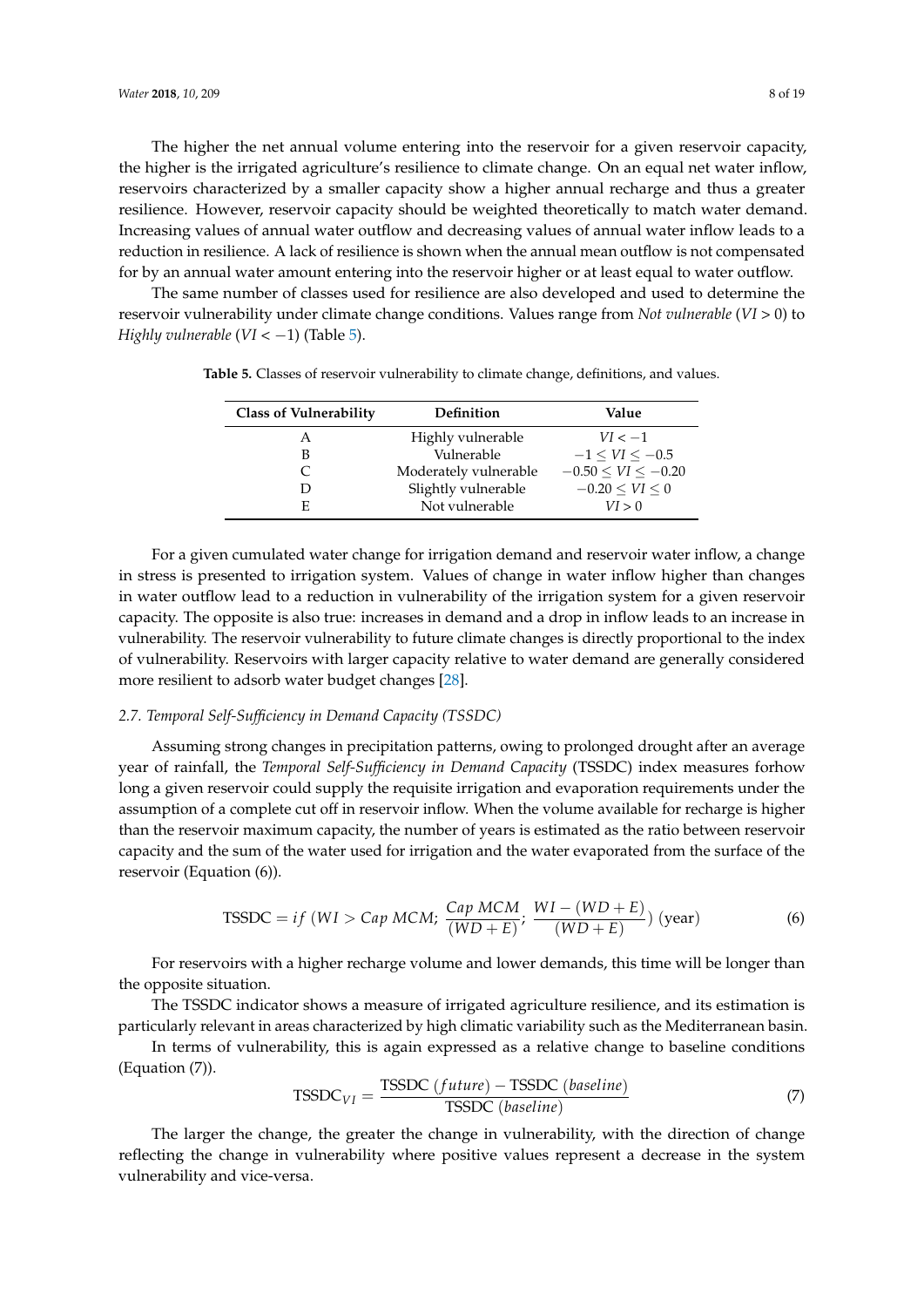#### *2.8. Allowable Water Losses for Irrigation (AWLI)*

The Allowable Water Losses for Irrigation (AWLI) represent the theoretical maximum allowable water losses in an irrigation distribution system that would result in all the inflow being used (i.e., leaving a net zero recharge to the reservoir) (Equation (8)).

$$
\text{AWLI} = if \ (WI > \text{Cap MCM}; \ 100 \times \left[1 - \left(\frac{WD}{\text{Cap MCM} - E}\right)\right]; \ 100 \times \left[1 - \left(\frac{WD}{WI - E}\right)\right] \tag{8}
$$

The related vulnerability indicator (Equation (9)) highlights the need for improvement in system efficiency that would be required to offset future climate and irrigation changes in order to maintain baseline system efficiencies.

$$
AWLI_{VI} = \frac{AWLI (future) - AWLI (baseline)}{AWLI (baseline)}
$$
\n(9)

#### **3. Results**

#### *3.1. Reservoir Water Inflow*

Precipitation in the future is expected to decrease over all the reservoirs under study by 5–20%, with lowest decreases in the eastern part of Sardinia (5–10%) and strongest on the western part of Sardinia and peninsular part of Southern Italy (10–20%). Decreases are projected to be stronger under RCP 8.5, except in the Cuga and Alto Temo basins (eastern Sardinia), where strongest reductions in precipitation are projected under RCP 4.5. The mean basin annual precipitation values ranged from 492 to 378 mm year<sup>-1</sup> for the baseline, and the highest differences between future and past values are computed in Stretta di Calamaiu (northern Sardinia) and San Giuliano (peninsular Southern Italy) reservoirs under RCP 8.5, with the lowest in Alto Temo. The largest mean annual inflow (WI) values (in San Giuliano) are related to its large basin draining area (1634 km<sup>2</sup>), which is considerably larger than Rosamarina (529 km<sup>2</sup>) and Monte Pranu (420 km<sup>2</sup>). Rosamarina (Sicily) and Monte Pranu (southern Sardinia) basins have similar precipitation but very different runoff coefficients, resulting in twice as much water inflow in Rosamarina than Monte Pranu. Monte Pranu basin, in Southern Sardinia, receives the lowest precipitation among all the selected case studies in Southern Italy. Compared to the baseline, the strongest water inflow reduction is estimated for San Giuliano, especially under RCP 8.5, while limited reductions are expected for the Cuga-Alto Temo system. Stretta di Calamaiu and Alto Temo show the most water entering per basin km $^2$  (about 0.20 Mm $^3$ ), along with Rosamarina (about  $0.18 \text{ Mm}^3$ ), where values are related to the higher runoff coefficient. The lowest water inflow per km<sup>2</sup> characterizes reservoirs with a combination of low precipitations and runoff coefficient, such as in Monte Pranu and San Giuliano. Slightly lower water inflow per km $^2$  in Cuga reservoir is explained by the lower mean annual precipitation (Table [6\)](#page-8-0).

<span id="page-8-0"></span>Table 6. Mean annual precipitation (mm year<sup>-1</sup>), basin area (km<sup>2</sup>), runoff coefficient, and reservoir water inflow (WI, Mm<sup>3</sup> year<sup>-1</sup>) in the selected reservoirs for the baseline (1976–2005) and future (2036–2065) climate conditions, under RCP 4.5 and 8.5 scenarios.

|                        |          | <b>Basin Annual Precipitation</b> |     |                   |             | <b>Reservoir Water Inflow</b>       |                           |                             |  |
|------------------------|----------|-----------------------------------|-----|-------------------|-------------|-------------------------------------|---------------------------|-----------------------------|--|
| <b>Reservoirs</b>      | baseline | <b>RCP 85</b><br><b>RCP 45</b>    |     | <b>Basin Area</b> | Runoff      | <b>Baseline</b>                     | <b>RCP 45</b>             | <b>RCP 85</b>               |  |
|                        | mm       | mm                                | mm  | km <sup>2</sup>   | Coefficient | $\mathrm{Mm}^3$<br>$\rm{year}^{-1}$ | $\text{Mm}^3$<br>$year-1$ | $\mathrm{Mm}^3$<br>$year-1$ |  |
| Stretta di<br>Calamaiu | 492      | 423                               | 407 | 339               | 0.45        | 75                                  | 65                        | 62                          |  |
| Cuga                   | 436      | 393                               | 412 | 73                | 0.42        | 13                                  | 12                        | 13                          |  |
| Alto Temo              | 476      | 447                               | 464 | 124               | 0.42        | 25                                  | 23                        | 24                          |  |
| Monte Pranu            | 378      | 349                               | 318 | 420               | 0.32        | 51                                  | 47                        | 43                          |  |
| Rosamarina             | 386      | 350                               | 324 | 529               | 0.50        | 102                                 | 93                        | 86                          |  |
| San Giuliano           | 448      | 379                               | 352 | 1634              | 0.35        | 256                                 | 217                       | 201                         |  |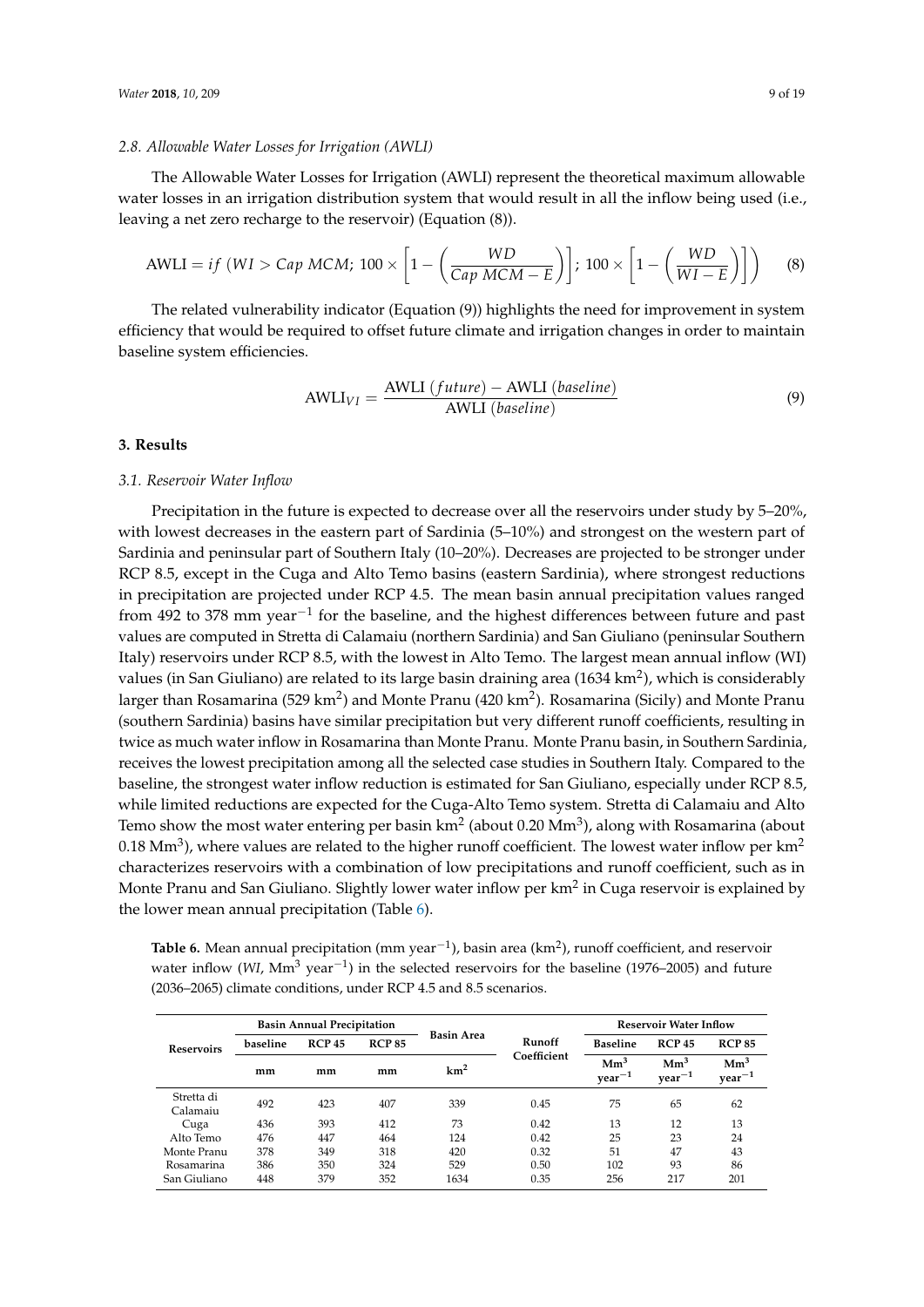#### *3.2. Reservoir Water Outflow: Irrigation Requirement*

The Gallura and Basso Sulcis irrigation districts, both having a similar irrigated area, see a similar crop water demand (WD) for the baseline (about 6  $Mm<sup>3</sup>$ ), and similar difference between future and baseline total water outflow for irrigation (0.43–0.57 Mm<sup>3</sup> or ~8–10%, Figure [4\)](#page-9-0). The total irrigated area is more than double in Palermo 2 and, consequently, the total water abstracted from the reservoir to satisfy crop water needs is proportional (17  $\text{Mm}^3$ ), with a sensible future increase due to climate changes (about 1 Mm<sup>3</sup>). The greatest differences between past and future water abstraction are expected in Bradano Metaponto (about 1.8 and 3 Mm<sup>3</sup> or 4.8% and 8.3%, respectively, for RCP 4.5 and RCP 8.5). Differences between RCPs in agriculture water requirements are generally quite limited for most case studies, except for Bradano Metaponto (1.3 Mm<sup>3</sup> or 3.4%) (Table [7\)](#page-9-1).

<span id="page-9-0"></span>

Figure 4. Rate of change in water inflow and outflow between future under RCP 4.5 and 8.5 (bars, left axis), and baseline together with the aridity index (lines, right axis). Aridity Index (AI) is calculated as the ratio of annual precipitation over reference evapotranspiration, and is displayed as average over the 1976–2005 period (AI mean). Data are shown per each Ir-Ds.

<span id="page-9-1"></span>

| Table 7. Crop water demand (WD) and evaporation from the open surface, in each case study. Values               |  |
|-----------------------------------------------------------------------------------------------------------------|--|
| are expressed in Mm <sup>3</sup> and shown for the baseline and future period, under RCP 4.5 and 8.5 scenarios. |  |

|                                   |                     |                 | <b>Baseline</b> |                 | <b>RCP 4.5</b> | <b>RCP 8.5</b>  |       |
|-----------------------------------|---------------------|-----------------|-----------------|-----------------|----------------|-----------------|-------|
| <b>Irrigation District</b>        | Reservoir           | <b>WD</b>       | Е               | <b>WD</b>       | Е              | <b>WD</b>       | Е     |
|                                   |                     | $\mathrm{Mm}^3$ |                 | Mm <sup>3</sup> |                | Mm <sup>3</sup> |       |
| Gallura                           | Stretta di Calamaiu | 5.77            | 5.15            | 6.30            | 5.66           | 6.28            | 5.84  |
| Nurra                             | Cuga-Alto Temo      | 20.07           | 7.54            | 21.84           | 8.22           | 21.80           | 8.38  |
| <b>Basso Sulcis</b>               | Monte Pranu         | 5.62            | 7.11            | 6.18            | 7.67           | 6.05            | 7.86  |
| Palermo <sub>2</sub>              | Rosamarina          | 16.79           | 5.46            | 17.67           | 5.75           | 17.73           | 5.98  |
| San Giuliano<br>Bradano Metaponto |                     | 37.1            | 11.82           | 38.9            | 11.91          | 40.2            | 13.39 |

## *3.3. Evaporation from Reservoirs Surface* The highest amount of evaporation from the open surface is computed in San Giuliano reservoir, *3.3. Evaporation from Reservoirs Surface*

The highest amount of evaporation from the open surface is computed in San Giuliano reservoir, especially under the worst scenario (i.e., RCP 8.5). Annual values range from 7 to 8 Mm<sup>3</sup> in Monte Pranu and Cuga-Alto Temo systems, and are lower in Stretta di Calamaiu and Rosamarina (5–6 Mm<sup>3</sup>). The lowest and the highest difference in evaporation losses due to climate change are both computed in San Giuliano reservoir (0.09 and 1.57 under RCP 4.5 and 8.5, respectively). In addition, low differences were also estimated in Cuga reservoir under both RCPs scenario (0.26-0.32) and in Rosamarina (0.29) *3.4. Resilience and Vulnerability of the Irrigated Agriculture* under RCP 4.5 (Table [7\)](#page-9-1).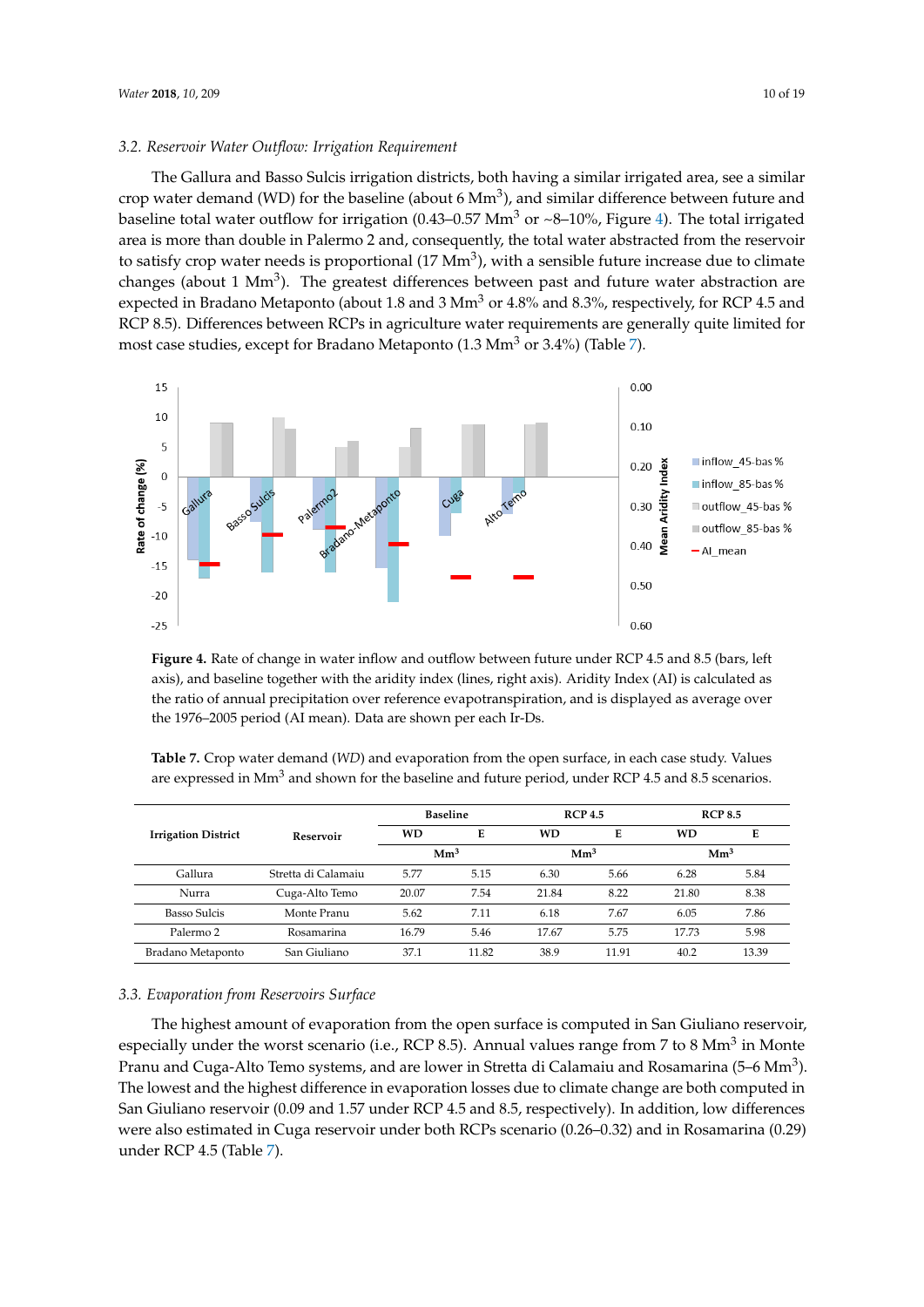#### *3.4. Resilience and Vulnerability of the Irrigated Agriculture*

In this work the mean annual recharge capacity was estimated to assess the resilience of each reservoir (Equation (4)), and to evaluate the vulnerability of the irrigated agriculture in the districts under climate change conditions (Equation (5)). The highest resilience (class A, Table [4\)](#page-6-1) was shown by San Giuliano, whose inflow in the baseline and under both RCPs is able to completely recharge the reservoir for a total amount that is almost double its capacity. Nevertheless, the vulnerability of irrigated agriculture in Bradano Metaponto and Stornara and Tara districts is expected to increase from class D to class C (Tables [5](#page-7-0) and [8\)](#page-11-0), due to the strong cumulated water shortage (about  $-41$  Mm<sup>3</sup> and  $-60$  Mm<sup>3</sup> under RCP 4.5 and 8.5, respectively). The same trend is also observed in Stretta di Calamaiu and Monte Pranu reservoirs that are characterized by a certain level of resilience (class B, Table [4\)](#page-6-1) in the baseline and under RCP 4.5, which is expected to decrease (class C, Table [4\)](#page-6-1) under the worst scenario.

The Gallura and Basso Sulcis districts are characterized by similar changes of crop water demand (0.43 Mm $^3$   $\leq$  WD  $\leq$  0.56 Mm $^3$ ) and evaporation (0.51 Mm $^3$   $\leq$  E  $\leq$  0.75 Mm $^3$ ) between future and past, while lower values of water inflow changes were estimated in Stretta di Calamaiu ( $-10 \text{ Mm}^3 \leq \text{WI}$  $\leq -13$  Mm $^3$ ) than in Monte Pranu ( $-4$  Mm $^3$   $\leq$  WI  $\leq -8$  Mm $^3$ ), where a consequent lower recharge capacity is estimated.

Despite the reduction of recharge capacity estimated in Rosamarina reservoir under climate change, its resilience does not change over the considered periods, while instead its vulnerability is expected to decrease due to an increased cumulated water shortage. The lowest resilience (class D, Table [4\)](#page-6-1) in both baseline and future climate conditions and the highest vulnerability (class C, Table [5\)](#page-7-0) is estimated in Nurra district served by the Cuga-Alto Temo system that is able to annually recharge only the 8% of the reservoir during the baseline, and values tend to decrease under RCPs (about −4%).

#### *3.5. Temporal Reservoir Self-Sufficiency in Prolonged Drought Conditions*

A measure of the irrigated agriculture resilience to climate change is estimated through the Temporal Self-Sufficiency in Demand Capacity index (Equation (6)). Under prolonged drought conditions, the Cuga-Alto Temo system is the most vulnerable (−0.56 ≤ TSSDC*VI* ≤ −0.40) (Table [7\)](#page-9-1) due to its low recharge capacity and the increasing values of water required to irrigate the fields (4704 ha) in Nurra district. The system is able to satisfy irrigation demand for less than one year. Rosamarina is presently able to supply water for about 3.5 years and would not be able to supply water for more than 2.9 or 2.6 years under future climate with vulnerability values that ranged from −0.17 to −0.27 under RCP 4.5 and 8.5, respectively. Similar vulnerability values were estimated in Monte Pranu reservoir (Table [8\)](#page-11-0). The most resilient (almost 5 years in the baseline and about 4.3 under future climate) is Stretta di Calamaiu, and it is explained by the small irrigated crop distribution in Gallura district. Although San Giuliano is characterized by a high recharge capacity, it is estimated to supply water for no longer than about 2.2 years, and its level of resilience is related to the large irrigated area served both in Basilicata and Puglia regions. Since inflows remain higher than the reservoir max capacity in the future, and differently for all other systems, its vulnerability is mainly due to increases in irrigation requirements and open body evaporation. Regarding other reservoirs, the vulnerability is higher under RCP 8.5 scenario.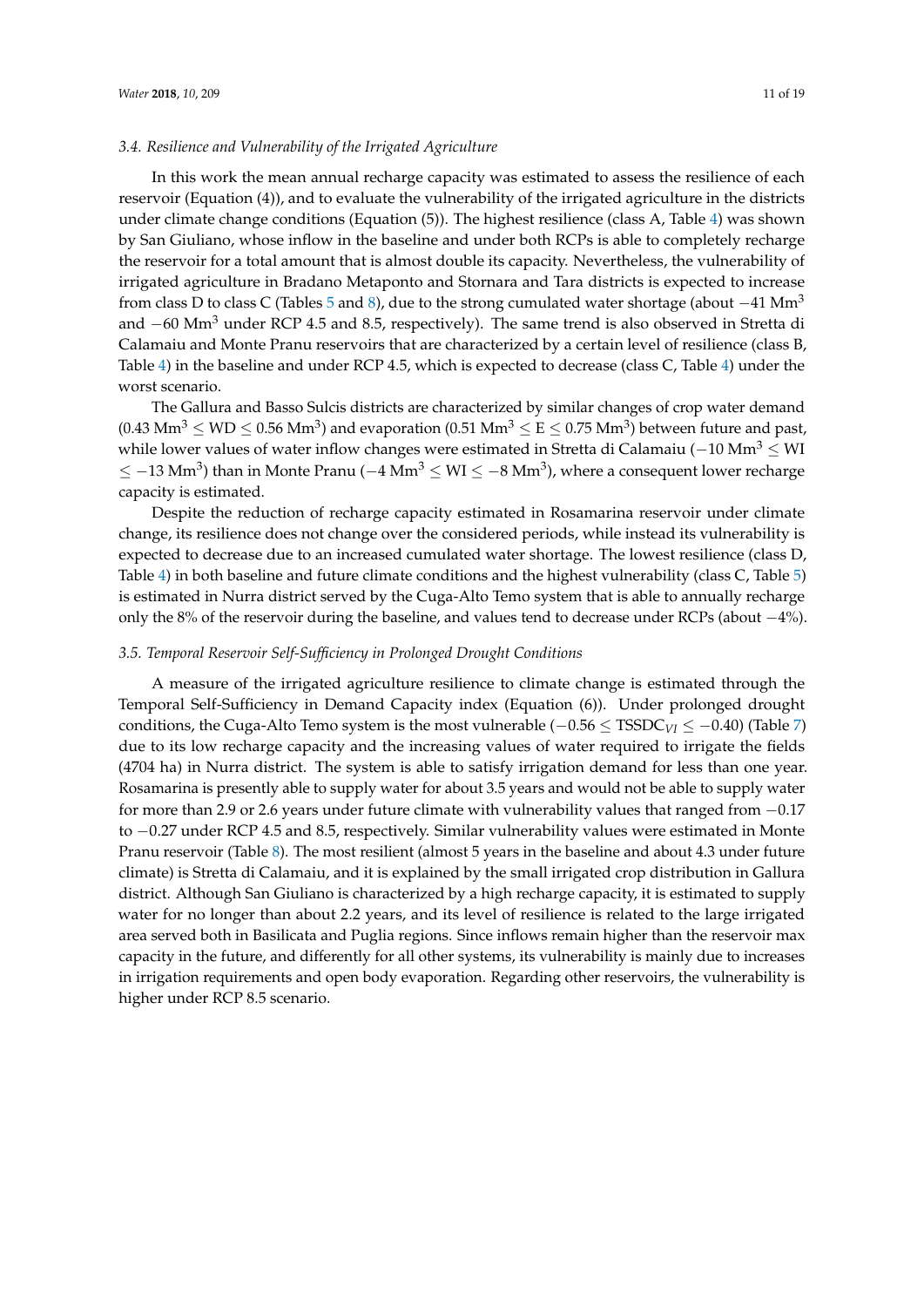| $Ir-Ds$                                | Gallura             |          | Nurra          |          | <b>Basso Sulcis</b> |           | Palermo <sub>2</sub> |           | <b>Bradano Metaponto</b><br>Stornara and Tara |           |
|----------------------------------------|---------------------|----------|----------------|----------|---------------------|-----------|----------------------|-----------|-----------------------------------------------|-----------|
|                                        | Stretta di Calamaiu |          | Cuga-Alto Temo |          | <b>Monte Pranu</b>  |           | Rosamarina           |           | San Giuliano                                  |           |
| Reservoir                              | $4.5-b$             | $8.5-b$  | $4.5-b$        | $8.5-b$  | $4.5-h$             | $8.5 - b$ | $4.5-b$              | $8.5 - b$ | $4.5-h$                                       | $8.5 - b$ |
| Maximum Capacity<br>(Mm <sup>3</sup> ) | 105.2               |          | 127.4          |          | 62                  |           | 100                  |           | 107                                           |           |
| $WI$ (Mm <sup>3</sup> )                | $-10$               | $-13$    | $-3$           | $-1$     | $-4$                | $-8$      | $-9$                 | $-16$     | $-39$                                         | $-55$     |
| WD (Mm <sup>3</sup> )                  | 0.53                | 0.51     | 1.77           | 1.73     | 0.56                | 0.43      | 0.88                 | 0.94      | 1.8                                           | 3         |
| E(Mm <sup>3</sup> )                    | 0.51                | 0.69     | 0.68           | 0.84     | 0.56                | 0.75      | 0.29                 | 0.52      | 0.09                                          | 1.57      |
| CWS(Mm <sup>3</sup> )                  | $-11.04$            | $-14.20$ | $-7.08$        | $-5.69$  | $-5.02$             | $-9.25$   | $-10.26$             | $-17.55$  | $-40.89$                                      | $-59.57$  |
| VI (fraction)                          | $-0.17$             | $-0.23$  | $-0.53$        | $-0.35$  | $-0.13$             | $-0.24$   | $-0.13$              | $-0.22$   | $-0.20$                                       | $-0.29$   |
| TSSDC-VI (fraction)                    | $-0.24$             | $-0.30$  | $-0.56$        | $-0.40$  | $-0.20$             | $-0.30$   | $-0.17$              | $-0.27$   | $-0.04$                                       | $-0.09$   |
| $AWLI-VI$ (%)                          | $-2.57$             | $-3.18$  | $-45.92$       | $-30.14$ | $-3.34$             | $-5.06$   | $-3.46$              | $-5.77$   | $-3.16$                                       | $-6.49$   |

<span id="page-11-0"></span>**Table 8.** Differences of annual water inflow (*WI*), crop water demand (*WD*), evaporation loss (*E*), cumulated water shortage (CWS), vulnerability index (VI), Temporal Self-sufficiency in Demand Capacity index (TSSDC), and Allowable Water Losses for Irrigation index (AWLI). Changes are reported between baseline (b, 1976–2005) and future (2036–2065) climate under RCP 4.5 and 8.5.

#### *3.6. Water Losses and Improvement of System Efficiency*

In this work, AWLI of most reservoirs was higher than 75% except for the Cuga-Alto Temo and the San Giuliano system. However, these two dams have a low AWLI because of different reasons: In the Cuga-Alto Temo, it is related to the fact that all water inflow can be hardly used for irrigation demand (e.g., rainfall concentrated in limited period of the year), especially if the reservoir capacity is quite limited. In the San Giuliano System, the main cause is that available water does not strictly depend on the inflow but on the reservoir maximum capacity.

Water losses through system efficiency improvements should decrease by about 45% and 30% in Cuga-Alto Temo system under RCP 4.5 and RCP 8.5, respectively. In all the other reservoirs, percentage improvements required are almost double under RCP 8.5 compared with RCP 4.5, except for Stretta di Calamaiu, which shows almost the same values under both RCPs (Table [8\)](#page-11-0).

The rate of change in water inflow and outflow between future under both RCPs and baseline is shown in Figure [4,](#page-9-0) together with the climatic classification of each of the Ir-Ds computed following United Nations Environment Programme (UNEP) [\[67\]](#page-17-16) classification.

The rate of change between future and past water inflow ranges from about 16 to 22% under the worst scenario in all Ir-Ds, except for the Cuga-Alto Temo system, which, in contrast to the other basins, is mainly affected under RCP 4.5. The rate of change of the total water used to supply agricultural needs is slightly different in each case study, particularly in Gallura, Palermo 2, and Nurra (about 0.20–0.36). The highest difference between future and past is estimated in Bradano Metaponto and Stornara and Tara, where the percentage was up to about 4%.

#### **4. Discussion**

In this work, we have proposed a set of indicators that can be used to quickly assess operational criticalities of reservoirs to sustainably fulfill irrigation water demands for specific irrigation districts. Specifically, the analysis was conducted in Italy where the negative simultaneous effect of increasing temperature and decreasing water availability on crop water demand was widely argued [\[16,](#page-15-7)[68\]](#page-17-17), particularly in the South [\[16](#page-15-7)[,69–](#page-17-18)[71\]](#page-17-19).

The changes in reservoir water inflow are reported for each basin, together with changes in agriculture water demand and losses for evaporation.

The highest resilience is estimated in correspondence with the highest recharge capacity (e.g., San Giuliano system), while highest vulnerability is for the lowest recharge capacity (Cuga-Alto Temo system). Vulnerability tends to increase as a function of water deficit, while resilience is mostly related to storage capacity, but also to water use efficiency in the irrigation system and system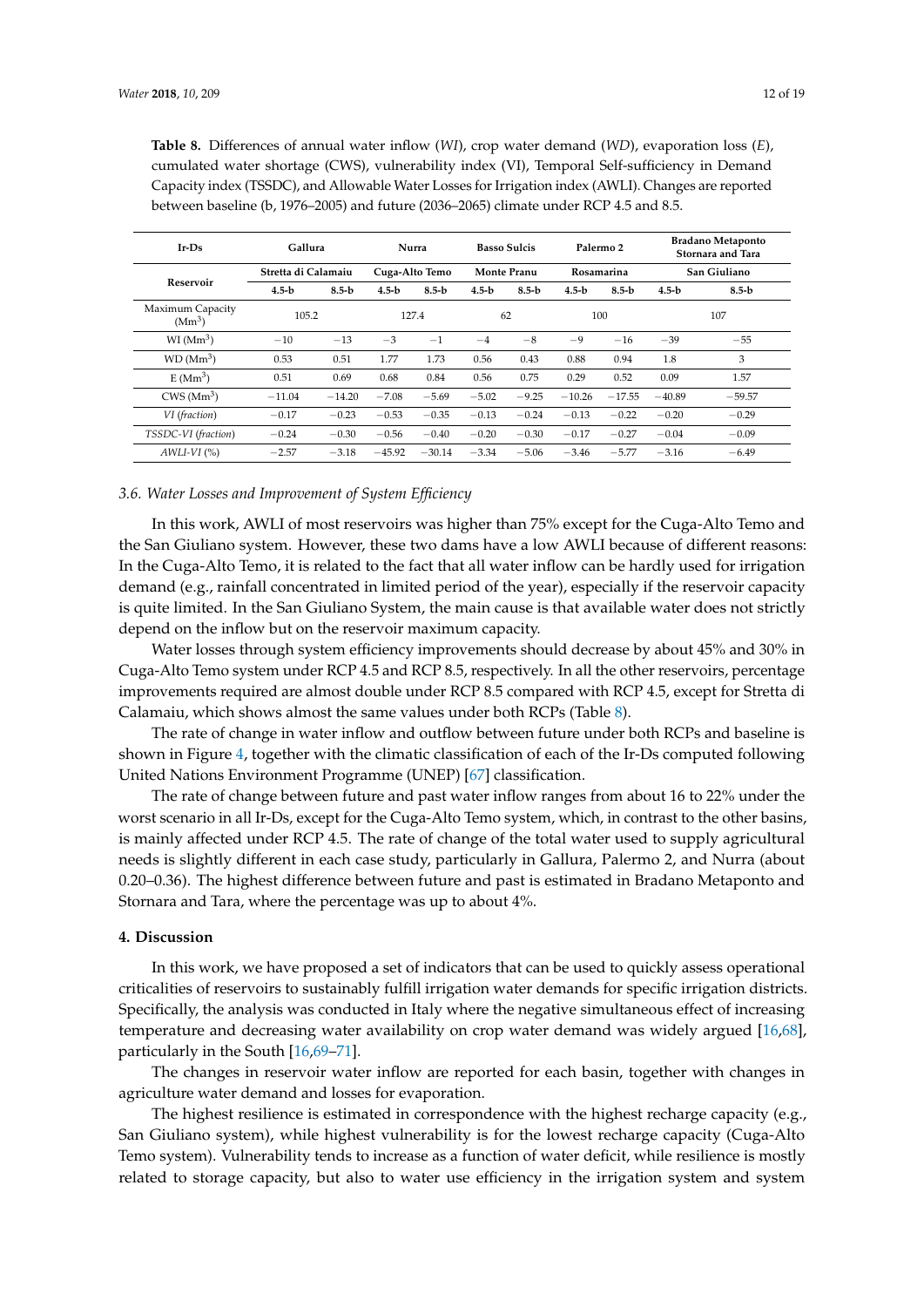management capacity. In this regard, the system shows also high vulnerability with relative changes under future climate of allowable water losses for irrigation (ranging from about −45% to −30% for Cuga-Alto Temo).

In each case study in this work, irrigated agriculture is defined under some degrees of vulnerability. The proposed vulnerability indicators do not account for interannual variability in precipitations, which is relevant, especially for those reservoirs that have an average low inflow but a high capacity (such as the Cuga and alto Temo system). Nevertheless, they allow us to identify vulnerability issues of different origins based on a standardized methodology. According to the methodology proposed, in general most reservoirs studied are considered resilient to climate change despite the decreasing projected future mean precipitation, and its portioning into runoff, and future crop water demand increases. This is mostly due to their storage capacity, which is sufficient to buffer the irrigation water demand during dry seasons. This is an important finding for local water and reservoir managers: the reservoir size itself generally is sufficient to allow for resilience to future input and demand changes. However, imbalances between water demand and supply have occurred in some of these systems, suggesting that water management and/or infrastructures do not allow for the most efficient resource use. In this sense, the vulnerability indicators should be seen as a degree of intervention in infrastructures and water use policies that are to be added to the present needs. The indicators and the classes developed in this work may support policies promoting the sustainability of the water use preserving the available natural resource in the long-term (Article 1, Water Framework Directive 2000/60/EC (WFD) [\[72\]](#page-17-20)) and address the development of monitoring programmes and measures aimed to investigate and control both surface and groundwater status (Article 8 and 11, WFD [\[72\]](#page-17-20)). In addition, they might be used to analyze the main features of the river basin districts as well as the anthropogenic impact (Article 5, WFD [\[72\]](#page-17-20)). Particularly, the results and the approach related to both recharge and vulnerability indicators (RI and VI), as well as the estimation of the improvements in system efficiency (AWLI*VI*) may be considered in the achievement of the European purpose target to reduce water use for irrigation of the 40% by enhancing water use efficiency [\[73\]](#page-17-21). The knowledge of the TTSSD*VI* value can be useful to support socio-economic decisions that aim to increase water saving in agriculture, such as the shift to "more-drought resistant" crops, thus saving water and contemporarily reducing yield losses as aimed for by the European Commission. As a result, the work in this paper is more widely applicable, and directly relevant for WFD considerations and monitoring.

Although agriculture consumes most water, other sectors also depend on these water resources—a degree of competition that is likely to increase in the future. Mean annual precipitation in Italy in the period 2000–2009 (763 mm year−<sup>1</sup> ) had been lower by about 30 mm than in the period 1971–2000, and further decrease is expected for the future in Southern Italy [\[74\]](#page-18-0), particularly in Sardinia [\[75\]](#page-18-1). This risk confirms the need to identify both vulnerability and resilience of Italian reservoirs.

As in this work, reservoir resilience to climate change in a case study located in the eastern part of Sardinia was expected by Mereu et al. [\[28\]](#page-15-11). However, a reduction of future reservoir performance under climate change conditions in South Italy was assessed by Longobardi et al. [\[76\]](#page-18-2), who stated that the failure of the systems was mainly due to the reduction of available water rather than reservoir capacity. The latter was instead the main issue for the systems analyzed in the work by Preziosi et al. [\[77\]](#page-18-3). The issue of declining availability (supply) is perhaps more critical, therefore, than demand increases for some reservoirs. However, it is important to consider that water volume distributions may be affected by water losses in the irrigation systems (up to 50% of water distribution losses for irrigated agriculture), while it is important to maintain or retain a percentage of flow for ecosystems (minimum environmental flow up to 10% of streamflow) in compliance with the EU water directive. In this context, according to Stakhiv and Stewart [\[78\]](#page-18-4), the largest driver of vulnerability is the inadequate infrastructures, for which more efforts that aim to improve water management are required. Climate change impact, irrigated crop distribution, and changes in cropping patterns may become the key factors that influence future irrigation demand in Mediterranean areas. Policies aimed at reducing the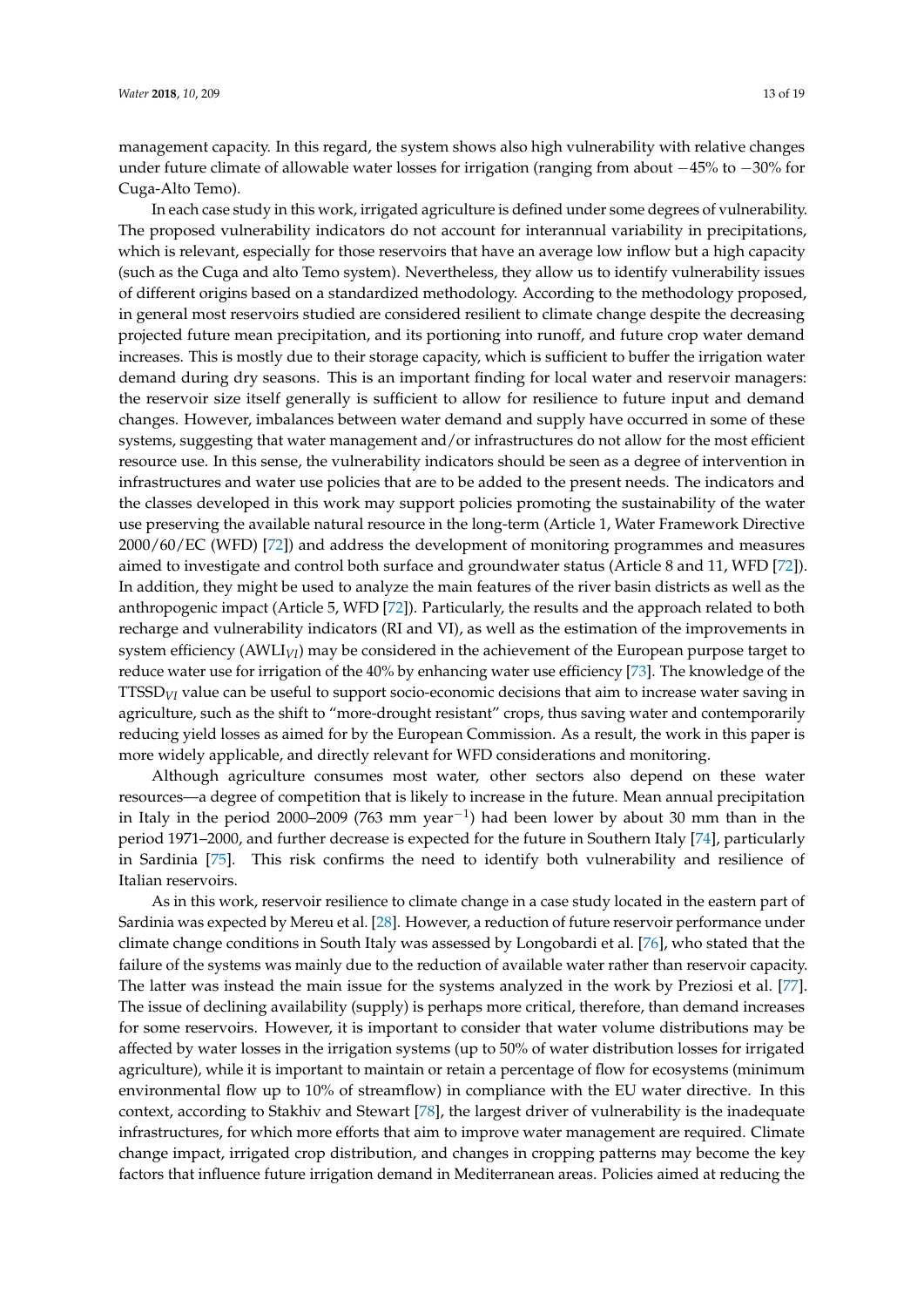risk of water scarcity in supply system mainly due to drought intensity and infrastructure capacity and/or adequacy should be developed.

#### *Limitation and Constrains of the Work*

In this work, our indicators for future periods are mostly driven by climatic changes and several assumptions were made. This implies some constrains and limitations.

The proposed indicators do not account for changes in irrigated area and crop distribution, so they rather provide a quantitative dimension of criticalities (e.g., water use efficiency/saving) that must be solved for the sustainable expansion of the irrigated agricultural sector. For example, the indicators for the Cuga-Alto Temo system suggest that only because of climate change (according to the used projections), an improvement of water use efficiency in the order of 30–45% would be required to maintain actual irrigated distribution, where any expansion of irrigated agricultural area implies a higher water efficiency in that system. Population is not expected to change significantly in Southern Italy [\[79\]](#page-18-5), and local crop food demand is therefore expected to be stable. However, much of the future changes in irrigated agricultural area may be dependent on exports to EU and global markets driven by socio-economic factors. In this sense, the application of these indicators at large scale could be useful to describe trends of some relevant drivers (water for agriculture), which may be at stake in analyses of socio-economic growth of the food-crop market.

Runoff coefficients were estimated based on extrapolated maps of streamflow observations for the historical period to give a standard annual partition of rainfall into runoff. This hydrological simplification is helpful to generate annual estimates, in a process which is easily replicable in other study areas and multiple projections; this was one of the main objectives for these indicators: to sustain more comprehensive future studies on a large scale. More complex hydrological models would more realistically represent hydrological processes on a finer temporal scale, but would be extremely cumbersome when applied to multiple sites and projections.

Environmental flows are not taken into account, since the management of reservoirs is prioritized to satisfy human needs. Although it is recommended to maintain a minimum environmental flow generally up to 10% of streamflow, this is usually (and unfortunately) not considered or limited with reduced reservoir water levels.

In addition, we recognize that, indeed, over the course of a year, not all the water that enters a reservoir is available for use—the cumulative runoff cannot all be stored, and there is inevitable spillage. However, we developed our indicators in relation to long term drought management. Under drought conditions, proportionally more runoff can then stored in the reservoir for use and management.

Furthermore, it should be stressed that most of the water used in the irrigation districts is provided by surface water, which is available to farmers at lower costs (subsidized) to farmers than groundwater (higher pumping costs). Groundwater could become a relevant source of water in irrigation districts whenever water levels in reservoirs are scarce.

#### **5. Conclusions**

In this work, the irrigated agriculture vulnerability under climate change conditions was assessed by comparing estimates for the baseline (1976–2005) and the future period (2036–2065), under RCP 4.5 and 8.5, for six irrigation districts located in Mediterranean areas, and served by reservoirs whose main use is for irrigation. Grape, wheat, maize, vegetable, and fruit trees irrigation requirements are estimated on a regional scale using the SIMETAW\_GIS platform in association with climate projections dynamically downscaled with RCM. Water distribution volumes used to irrigate the field in each of the Ir-Ds are computed considering both the crop irrigated area and irrigation requirements of the most representative crops.

A future water deficit is expected to characterize each irrigation district when a decreasing resilience and an increasing vulnerability of the reservoirs are estimated under climate change. The lowest resilience is estimated in the Cuga-Alto Temo system, while the highest is estimated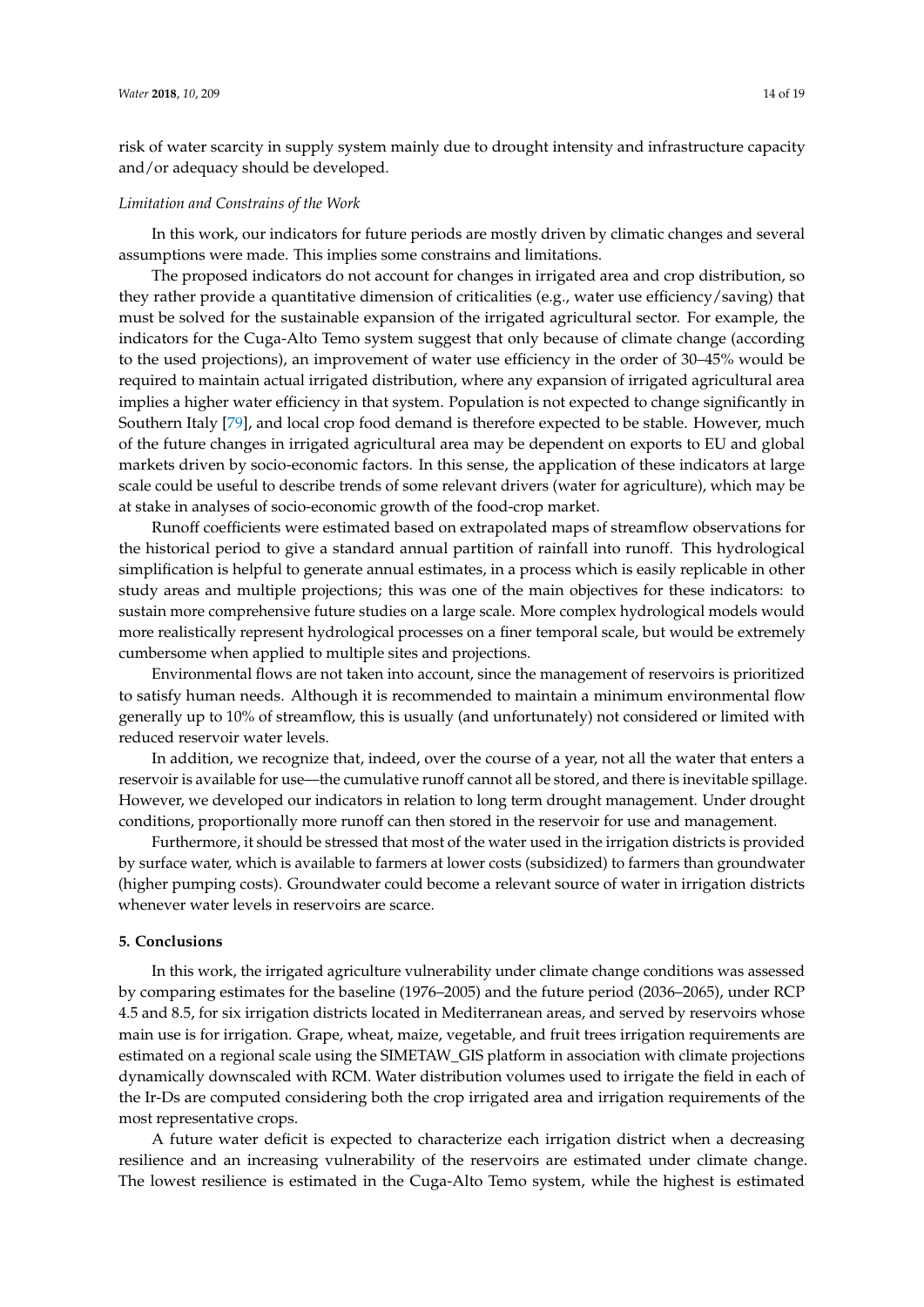in the San Giuliano reservoir, which is characterized by the highest recharge capacity. Resilience tends to increase as a function of water storing capacity and water use efficiency, while vulnerability is mainly related to water deficit.

The outcomes and the approach developed in our study may be used to increase awareness about climate change impact in the Mediterranean basin, but also to address farmers, institutions, and politicians in developing sustainable strategies to better manage water resources in the agricultural sector. The indicators and the classes developed in this work may be applied to supporting policies targeted at promoting sustainable water use (e.g., WFD, Water Notes).

The methodology applied may be extended to a more complex nexus that considers balances and dynamic flows between other resources such as land, food, and energy, and their feedback. An in-depth study on the vulnerability and resilience of Euro-Mediterranean reservoirs to climate change, as well as the assessment of potential future conflicts among the water-use sectors, use may be useful for addressing political decisions that aim to develop strategies to better manage water resources in irrigation districts.

**Acknowledgments:** Part of the work described in this paper has been conducted within the project SIM4NEXUS. This project has received funding from the European Union's Horizon 2020 research and innovation programme under Grant Agreement NO 689150 SIM4NEXUS. This paper and the content included in it do not represent the opinion of the European Union, and the European Union is not responsible for any use that might be made of its content. The authors are thankful to the three anonymous reviewers whose comments and advice contributed to significantly improving the manuscript.

**Author Contributions:** A.T., Sa.M., Si.M., J.S. conceived and designed the work. Sa.M. and A.T. performed the model simulations. Sa.M., A.T., J.S., and Si.M. analyzed the data. Se.M., and D.S. contributed analysis and material tools. Sa.M, J.S, Si.M, Se.M, D.S, A.T. wrote the paper.

**Conflicts of Interest:** The authors declare no conflict of interest.

#### **References**

- 1. Allen, R.G.; Pruitt, W.O.; Wright, J.L.; Howell, T.A.; Ventura, F.; Snyder, R.L.; Itenfisu, D.; Steduto, P.; Berengena, J.; Yrisarry, J.B.; et al. Recommendation on standardized surface resistance for hourly calculation of reference ETo by the FAO56 Penman–Monteith method. *Agric. Water Manag.* **2006**, *81*, 1–22. [\[CrossRef\]](http://dx.doi.org/10.1016/j.agwat.2005.03.007)
- <span id="page-14-0"></span>2. Huntington, T.G. Evidence for intensification of the global water cycle: Review and synthesis. *J. Hydrol.* **2006**, *319*, 83–95. [\[CrossRef\]](http://dx.doi.org/10.1016/j.jhydrol.2005.07.003)
- <span id="page-14-1"></span>3. Intergovernmental Panel on Climate Change (IPCC). Summary for Policymakers. In *Climate Change 2013: The Physical Science Basis. Contribution of Working Group I to the Fifth Assessment Report of the Intergovernmental Panel on Climate Change*; Stocker, T.F., Qin, D., Plattner, G.-K., Tignor, M., Allen, S.K., Boschung, J., Nauels, A., Xia, Y., Bex, V., Midgley, P.M., Eds.; Cambridge University Press: Cambridge, UK; New York, NY, USA, 2013.
- <span id="page-14-2"></span>4. Intergovernmental Panel on Climate Change (IPCC). *Managing the Risks of Extreme Events and Disasters to Advance Climate Change Adaptation. A Special Report of Working Groups I and II of the Intergovernmental Panel on Climate Change*; Field, C.B., Barros, V., Stocker, T.F., Qin, D., Dokken, D.J., Ebi, K.L., Mastrandrea, M.D., Mach, K.J., Plattner, G.-K., Allen, S.K., et al., Eds.; Cambridge University Press: Cambridge, UK; New York, NY, USA, 2012; p. 582.
- <span id="page-14-3"></span>5. Bates, B.C.; Kundzewicz, Z.W.; Wu, S.; Palutikof, J.P. *Climate Change and Water*; Technical Paper of the Intergovernmental Panel on Climate Change; IPCC Secretariat: Geneva, Switzerland, 2008; p. 210.
- <span id="page-14-4"></span>6. McDonald, R.I.; Green, P.; Balk, D.; Fekete, B.M.; Revenga, C.; Todd, M.; Montgomery, M. Urban growth, climate change, and freshwater availability. *Proc. Natl. Acad. Sci. USA* **2011**, *108*, 6312–6317. [\[CrossRef\]](http://dx.doi.org/10.1073/pnas.1011615108) [\[PubMed\]](http://www.ncbi.nlm.nih.gov/pubmed/21444797)
- 7. Harrison, P.A.; Dunford, R.; Savin, C.; Rounsevell, M.D.A.; Holman, I.P.; Kebede, A.S.; Stuch, B. Cross-sectoral impacts of climate change and socioeconomic change for multiple, European land-and water-based sectors. *Clim. Chang.* **2014**. [\[CrossRef\]](http://dx.doi.org/10.1007/s10584-014-1239-4)
- <span id="page-14-5"></span>8. McDonald, R.I.; Weber, K.; Padowski, J.; Florke, M.; Schneider, C.; Green, P.A.; Gleeson, T.; Eckmann, S.; Lehner, B.; Balk, D.; et al. Water on an urban planet: Urbanization and the reach of urban water infrastructure. *Glob. Environ. Chang.* **2014**, *27*, 96–105. [\[CrossRef\]](http://dx.doi.org/10.1016/j.gloenvcha.2014.04.022)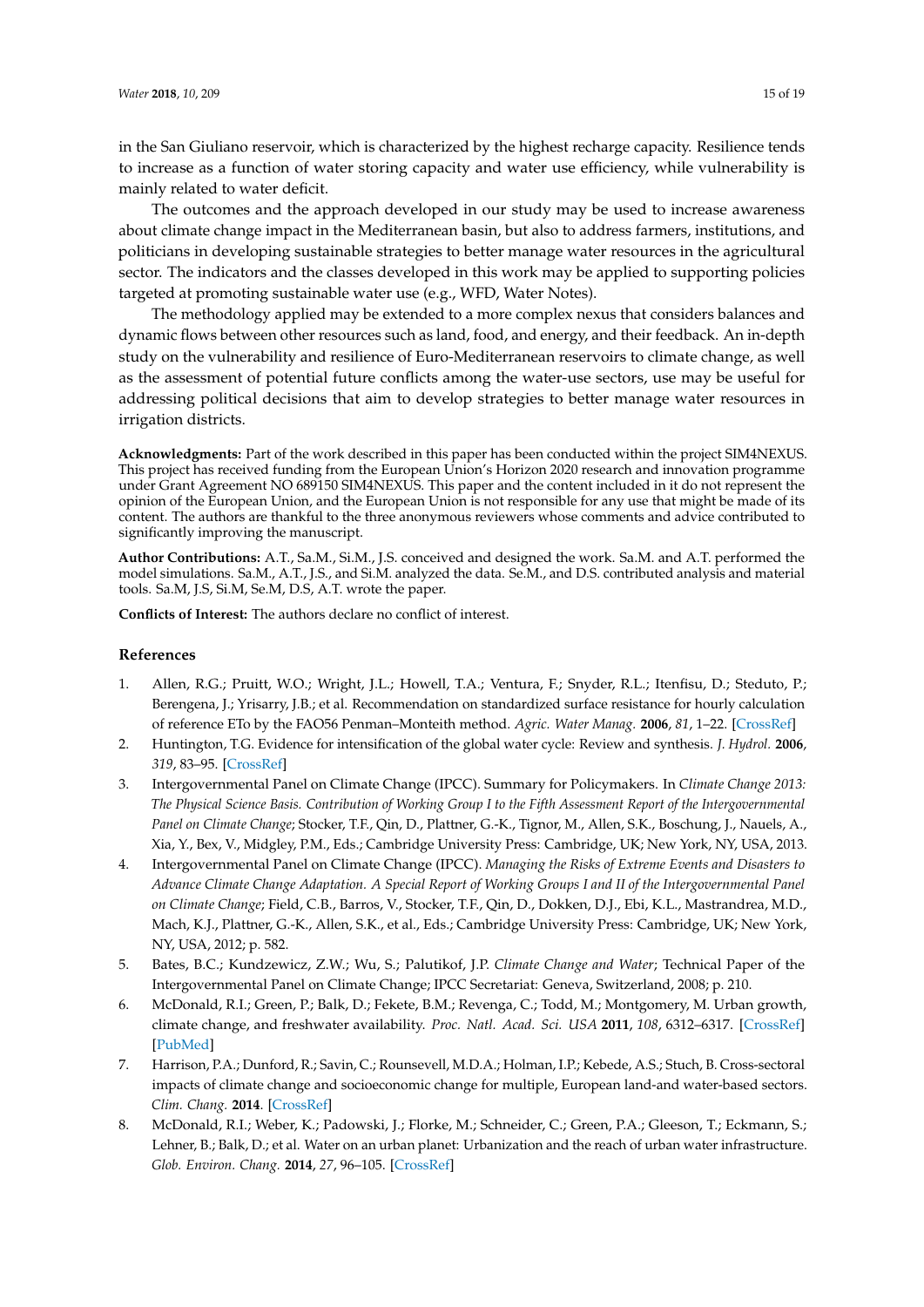- <span id="page-15-0"></span>9. Ferragina, E.; Canitano, G. Geopolitical Implications of Water and Food Security in Southern and Eastern Mediterranean Countries. In *Building Sustainable Agriculture for Food Security in the Euro Mediterranean Area: Challenges and Policy Options*; Paciello, M.C., Ed.; Edizioni Nuova Cultura for Istituto Affari Internazionali (IAI): Roma, Italy, 2014; pp. 33–56, ISBN 9788868125080.
- <span id="page-15-1"></span>10. Godfray, H.C.J.; Garnett, T. Food security and sustainable intensification. *Philos. Trans. R. Soc. Lond. B Biol. Sci.* **2014**, *369*. [\[CrossRef\]](http://dx.doi.org/10.1098/rstb.2012.0273) [\[PubMed\]](http://www.ncbi.nlm.nih.gov/pubmed/24535385)
- <span id="page-15-2"></span>11. Alexandratos, N.; Bruinsma, J. *World Agriculture towards 2030/2050: The 2012 Revision*; ESA 2012. Working Paper 12-03; FAO: Rome, Italy, 2012.
- <span id="page-15-3"></span>12. Brooks, J. (Ed.) *Agricultural Policies for Poverty Reduction*; OECD Publishing: Paris, France, 2012.
- <span id="page-15-4"></span>13. ISRI. Le Risorse Idriche in Sardegna. In *Programma Operativo Della Regione Autonoma Della Sardegna 2000–2006*; Aggiornamento Della Valutazione Intermedia, V. 1.1; ISRI: Cagliari, Italy, 2008.
- <span id="page-15-5"></span>14. Food and Agriculture Organization of the United Nations (FAO). AQUASTAT Main Database, Food and Agriculture Organization of the United Nations (FAO). Available online: [http://www.fao.org/nr/water/](http://www.fao.org/nr/water/aquastat/data/query/index.html?lang=en) [aquastat/data/query/index.html?lang=en](http://www.fao.org/nr/water/aquastat/data/query/index.html?lang=en) (accessed on 1 September 2017).
- <span id="page-15-6"></span>15. EUROSTAT. Available online: [http://ec.europa.eu/eurostat/statistics-explained/index.php/File:Figure\\_6\\_](http://ec.europa.eu/eurostat/statistics-explained/index.php/File:Figure_6_Irrigated_area_by_type_of_crops_Italy_2010.PNG) [Irrigated\\_area\\_by\\_type\\_of\\_crops\\_Italy\\_2010.PNG](http://ec.europa.eu/eurostat/statistics-explained/index.php/File:Figure_6_Irrigated_area_by_type_of_crops_Italy_2010.PNG) (accessed on 8 September 2017).
- <span id="page-15-7"></span>16. Tubiello, F.N.; Donatelli, M.; Rosenzweig, C.; Stockle, C.O. Effects of climate change and elevated CO<sub>2</sub> on cropping systems: Model predictions at two Italian locations. *Eur. J. Agron.* **2000**, *13*, 179–189. [\[CrossRef\]](http://dx.doi.org/10.1016/S1161-0301(00)00073-3)
- 17. Kapur, B.; Steduto, P.; Todorovic, M. Prediction of climatic change for the next 100 years in the Apulia region, Southern Italy. *Ital. J. Agron.* **2007**, *4*, 365–371. [\[CrossRef\]](http://dx.doi.org/10.4081/ija.2007.365)
- 18. Rodriguez-Diaz, J.A.; Weatherhead, E.K.; Knox, J.W.; Camacho, E. Climate change impacts on irrigation water requirements in the Guadalquivir river basin in Spain. *Reg. Environ. Chang.* **2007**, *7*, 149–159. [\[CrossRef\]](http://dx.doi.org/10.1007/s10113-007-0035-3)
- 19. Yano, T.; Aydin, M.; Haraguchi, T. Impact of climate change on irrigation demand and crop growth in a Mediterranean environment of Turkey. *Sensors* **2007**, *7*, 2297–2315. [\[CrossRef\]](http://dx.doi.org/10.3390/s7102297) [\[PubMed\]](http://www.ncbi.nlm.nih.gov/pubmed/28903228)
- 20. Mancosu, N. Agricultural Water Demand Assessment Using the SIMETAW# Model. Ph.D. Thesis, University of Sassari, Sassari, Italy, 2013.
- 21. Riediger, J.; Breckling, B.; Nuske, R.S.; Schröder, W. Will climate change increase irrigation requirements in agriculture of Central Europe? A simulation study for Northern Germany. *Environ. Sci. Eur.* **2014**, *26*, 1–13. [\[CrossRef\]](http://dx.doi.org/10.1186/s12302-014-0018-1) [\[PubMed\]](http://www.ncbi.nlm.nih.gov/pubmed/27752416)
- 22. Saadi, S.; Todorovic, M.; Tanasijevic, L.; Pereira, L.S.; Pizzigalli, C.; Lionello, P. Climate change and Mediterranean agriculture: Impacts on winter wheat and tomato crop evapotranspiration, irrigation requirements and yield. *Agric. Water Manag.* **2014**, *147*, 103–115. [\[CrossRef\]](http://dx.doi.org/10.1016/j.agwat.2014.05.008)
- 23. Tanasijevic, L.; Todorovic, M.; Pereira, L.S.; Pizzigalli, C.; Lionello, P. Impacts of climate change on olive crop evapotranspiration and irrigation requirements in the Mediterranean region. *Agric. Water Manag.* **2014**, *144*, 54–68. [\[CrossRef\]](http://dx.doi.org/10.1016/j.agwat.2014.05.019)
- <span id="page-15-8"></span>24. Gallo, A. Assessment of the Climate Change Impact and Adaptation Strategies on Italian Cereal Production Using High Resolution Climate Data. Ph.D. Thesis, University of Sassari, Sassari, Italy, 2015.
- <span id="page-15-9"></span>25. Intergovernmental Panel on Climate Change (IPCC). Summary for Policymakers. In *Climate Change 2014: Mitigation of Climate Change. Contribution of Working Group III to the Fifth Assessment Report of the Intergovernmental Panel on Climate Change*; Edenhofer, O., Pichs-Madruga, R., Sokona, Y., Farahani, E., Kadner, S., Seyboth, K., Adler, A., Baum, I., Brunner, S., Eickemeier, P., et al., Eds.; Cambridge University Press: Cambridge, UK; New York, NY, USA, 2014.
- <span id="page-15-10"></span>26. Nam, W.H.; Choi, J.Y. Development of an irrigation vulnerability assessment model in agricultural reservoirs utilizing probability theory and reliability analysis. *Agric. Water Manag.* **2014**, *142*, 115–126. [\[CrossRef\]](http://dx.doi.org/10.1016/j.agwat.2014.05.009)
- 27. Nam, W.H.; Choi, J.N.; Hong, E.M. Irrigation vulnerability assessment on agricultural water supply riskfor adaptive management of climate change in South Korea. *Agric. Water Manag.* **2015**, *152*, 173–187. [\[CrossRef\]](http://dx.doi.org/10.1016/j.agwat.2015.01.012)
- <span id="page-15-11"></span>28. Mereu, S.; Sušnik, J.; Trabucco, A.; Daccache, A.; Vamvakeridou-Lyroudia, L.; Renoldi, S.; Virdis, A.; Savić, D.; Assimacopoulos, D. Operational resilience of reservoirs to climate change, agricultural demand, and tourism: A case study from Sardinia. *Sci. Total Environ.* **2016**, *543*, 1028–1038. [\[CrossRef\]](http://dx.doi.org/10.1016/j.scitotenv.2015.04.066) [\[PubMed\]](http://www.ncbi.nlm.nih.gov/pubmed/26051595)
- <span id="page-15-12"></span>29. Yamba, F.D.; Walimwipi, H.; Jain, S.; Zhou, P.; Cuamba, B.; Mzezewa, C. Climate change/variability implications on hydroelectricity generation in the Zambezi River Basin. *Mitig. Adapt. Strateg. Glob. Chang.* **2011**, *16*, 617–628. [\[CrossRef\]](http://dx.doi.org/10.1007/s11027-011-9283-0)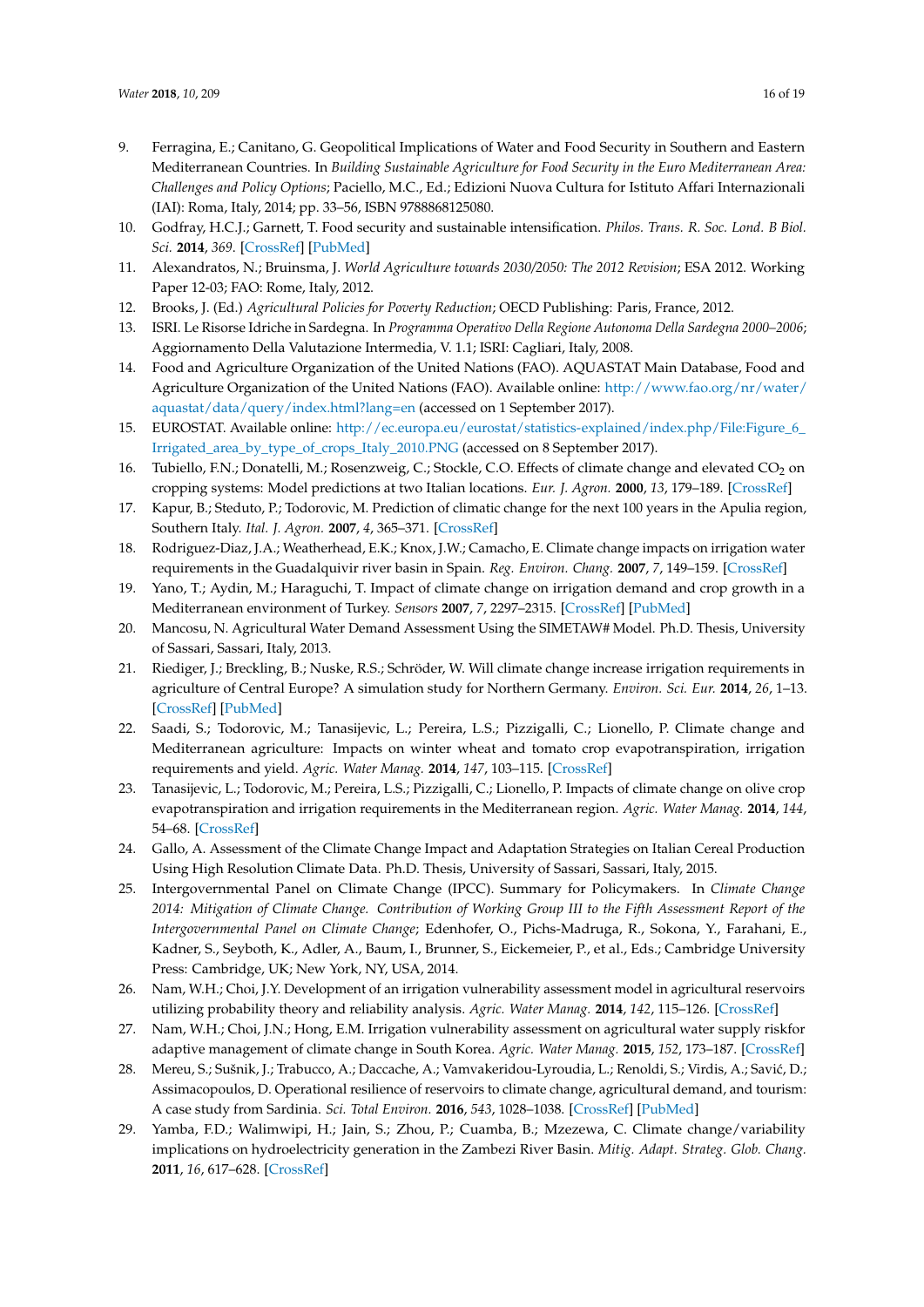- 30. Meza, F.J.; Wilks, D.S.; Gurovich, L.; Bambach, N. Impacts of Climate Change on Irrigated Agriculture in the Maipo Basin, Chile: Reliability of Water Rights and Changes in the Demand for Irrigation. *J. Water Resour. Plan. Manag.* **2012**, *138*, 421–430. [\[CrossRef\]](http://dx.doi.org/10.1061/(ASCE)WR.1943-5452.0000216)
- <span id="page-16-0"></span>31. Kling, H.; Stanzel, P.; Preishuber, M. Impact modelling of water resources development and climate scenarios on Zambezi River discharge. *J. Hydrol. Reg. Stud.* **2014**, *1*, 17–43. [\[CrossRef\]](http://dx.doi.org/10.1016/j.ejrh.2014.05.002)
- <span id="page-16-1"></span>32. European Environmental Agency (EEA). *Water Quantity, River Floods and Droughts in Impacts of Europe's Changing Climate—2008 Indicator-Based Assessment*; Joint EEA-JRC-WHO Report, EEA Report No 4/2008; European Environmental Agency, European Communities: Copenhagen, Denmark, 2008; ISBN 978-92-9167-372-8.
- <span id="page-16-2"></span>33. Stagl, J.; Mayr, E.; Koch, H.; Hattermann, F.F.; Huang, S. Effects of Climate Change on the Hydrological Cycle in Central and Eastern Europe. Chapter 3. In *Managing Protected Areas in Central and Eastern Europe under Climate Change*; Rannow, S., Neubert, M., Eds.; Advances in Global Change Research; Springer: Dordrecht, The Netherlands, 2014; Volume 58.
- <span id="page-16-3"></span>34. Hargreaves, G.H.; Riley, J.P.; Sikka, A. Influence of climate on irrigation, Canadian. *Water Resour. J.* **1993**, *18*, 53–59. [\[CrossRef\]](http://dx.doi.org/10.4296/cwrj1801053)
- <span id="page-16-4"></span>35. Cancelliere, A.; Rossi, G. Drought and water scarcity risk in the Mediterranean. In Proceedings of the EC Expert Group on Water Scarcity and Drought, FEM, Venice, Italy, 13–14 October 2011.
- <span id="page-16-5"></span>36. Garrote, L.; Iglesias, A.; Granados, A.; Mediero, L.; Carrasco, F.M. Quantitative Assessment of Climate Change Vulnerability of Irrigation Demands in Mediterranean Europe. *Water Resour. Manag.* **2015**, *29*, 325–338. [\[CrossRef\]](http://dx.doi.org/10.1007/s11269-014-0736-6)
- <span id="page-16-6"></span>37. Lehner, B.; Reidy Liermann, C.; Revenga, C.; Vörösmarty, C.; Fekete, B.; Crouzet, P.; Döll, P.; Endejan, M.; Frenken, K.; Magome, J.; et al. High resolution mapping of the world's reservoirs and dams for sustainable river flow management. *Front. Ecol. Environ.* **2011**, *9*, 494–502. [\[CrossRef\]](http://dx.doi.org/10.1890/100125)
- <span id="page-16-7"></span>38. Lehner, B.; Verdin, K.; Jarvis, A. New global hydrography derived from spaceborne elevation data. *Eos* **2008**, *89*, 93–94. [\[CrossRef\]](http://dx.doi.org/10.1029/2008EO100001)
- <span id="page-16-8"></span>39. CBGallura. Consorzio di Bonifica Della Gallura. Available online: [http://www.cbgallura.it/index.php?](http://www.cbgallura.it/index.php?option=com_content&view=article&id=47&Itemid=54) [option=com\\_content&view=article&id=47&Itemid=54](http://www.cbgallura.it/index.php?option=com_content&view=article&id=47&Itemid=54) (accessed on 25 October 2017).
- <span id="page-16-9"></span>40. CBNurra. Consorzio di Bonifica Della Nurra. Available online: [http://www.bonificanurra.it/index.php/](http://www.bonificanurra.it/index.php/comprensorio/24-tavole.html) [comprensorio/24-tavole.html](http://www.bonificanurra.it/index.php/comprensorio/24-tavole.html) (accessed on 25 October 2017).
- <span id="page-16-10"></span>41. CBBasso-Sulcis. Consorzio di Bonifica del Basso Sulcis. Available online: [http://www.consorziobassosulcis.](http://www.consorziobassosulcis.it/servizioirr.asp) [it/servizioirr.asp](http://www.consorziobassosulcis.it/servizioirr.asp) (accessed on 25 October 2017).
- <span id="page-16-11"></span>42. CBPalermo2. Available online: [http://adpaloha.altervista.org/wpcontent/uploads/2012/10/](http://adpaloha.altervista.org/wpcontent/uploads/2012/10/ROSAMARINA.pdf) [ROSAMARINA.pdf](http://adpaloha.altervista.org/wpcontent/uploads/2012/10/ROSAMARINA.pdf) (accessed on 3 November 2017).
- <span id="page-16-12"></span>43. CBStornara and Tara. Available online: <http://lnx.bonificastornaratara.it/page-una-colonna-php/> (accessed on 16 November 2017).
- <span id="page-16-13"></span>44. CBBradano-Metaponto. Available online: <http://www.bradanometaponto.it/PianoClassifica.html> (accessed on 16 November 2017).
- <span id="page-16-14"></span>45. Gualdi, S.; Somot, S.; Li, L.; Artale, V.; Adani, M.; Bellucci, A.; Braun, A.; Calmanti, S.; Carillo, A.; Dell'Aquila, A.; et al. The CIRCE simulations: Regional Climate Change Projections with Realistic Representation of the Mediterranean Sea. *Bull. Amer. Meteor. Soc.* **2013**, *94*, 65–81. [\[CrossRef\]](http://dx.doi.org/10.1175/BAMS-D-11-00136.1)
- <span id="page-16-15"></span>46. Scoccimarro, E.; Gualdi, S.; Bellucci, A.; Sanna, A.; Fogli, P.G.; Manzini, E.; Vichi, M.; Oddo, P.; Navarra, A. Effects of tropical cyclones on ocean heat transport in a high resolution coupled general circulation model. *J. Clim.* **2011**, *24*, 4368–4384. [\[CrossRef\]](http://dx.doi.org/10.1175/2011JCLI4104.1)
- <span id="page-16-16"></span>47. Rockel, B.; Will, A.; Hense, A. The regional Climate Model COSMO-CLM (CCLM). *Meteorol. Z.* **2008**, *17*, 347–348. [\[CrossRef\]](http://dx.doi.org/10.1127/0941-2948/2008/0309)
- <span id="page-16-17"></span>48. IPCC. Annex II: Glossary. In *Climate Change 2014: Synthesis Report. Contribution of Working Groups I, II and III to the Fifth Assessment Report of the Intergovernmental Panel on Climate Change*; Mach, K.J., Planton, S., von Stechow, C., Core Writing Team, Pachauri, R.K., Meyer, L.A., Eds.; IPCC: Geneva, Switzerland, 2014; pp. 117–130.
- <span id="page-16-18"></span>49. Jarvis, A.; Reuter, H.I.; Nelson, A.; Guevara, E. Hole-Filled SRTM for the Globe Version 4. The CGIAR-CSI SRTM 90 m Database. 2008. Available online: <http://srtm.csi.cgiar.org> (accessed on 5 December 2017).
- <span id="page-16-19"></span>50. ESRI. *ArcGIS Desktop: Release 10.5*, Environmental Systems Research Institute: Redlands, CA, USA, 2013.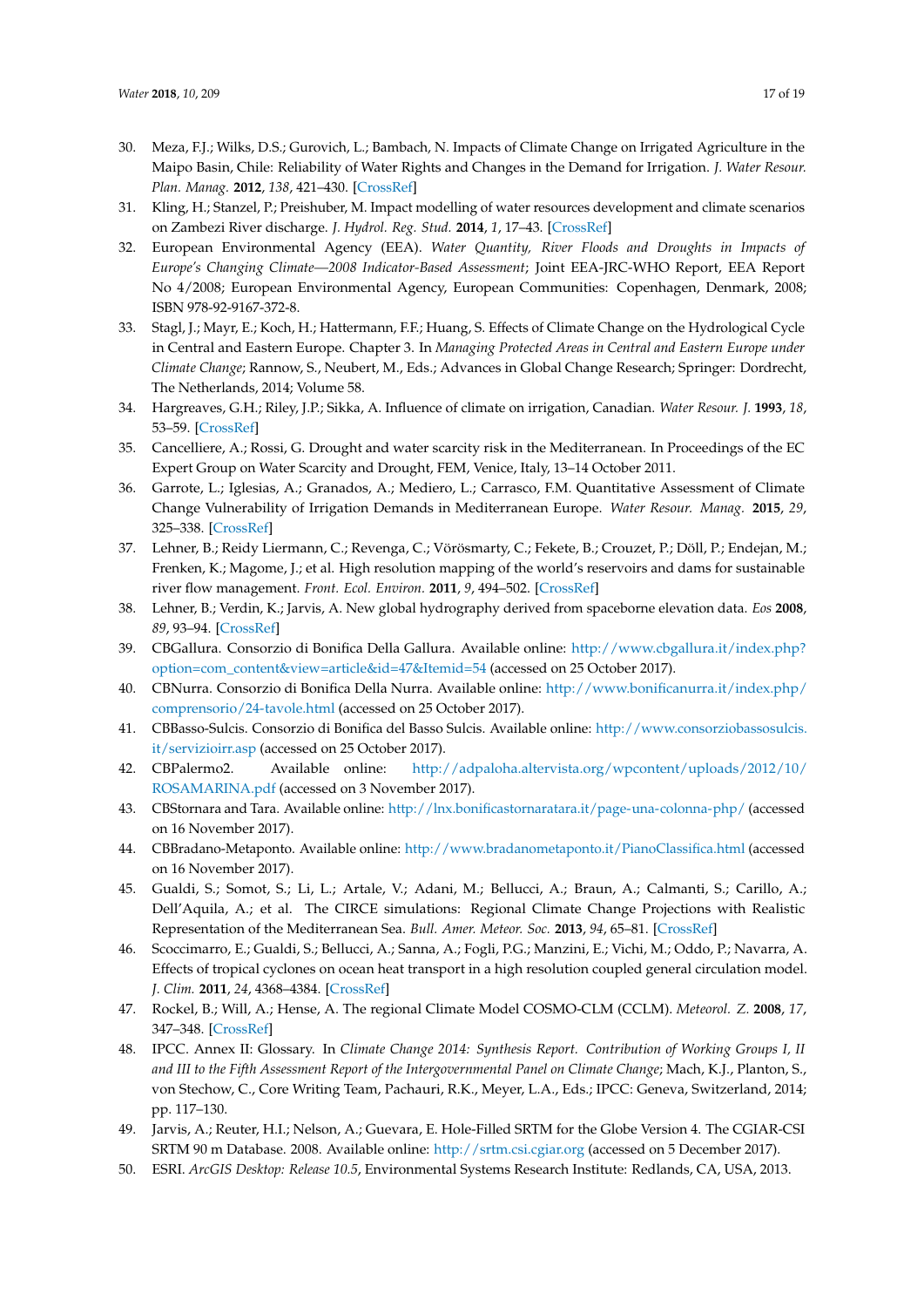- <span id="page-17-0"></span>51. Fekete, B.M.; Vörösmarty, C.J.; Grabs, W. *Global, Composite Runoff Fields Based on Observed River Discharge and Simulated Water Balances*; Report No. 22; Global Runoff Data Centre (GRDC), Federal Institute of Hydrology (BFG): Koblenz, Germany, 2000.
- <span id="page-17-1"></span>52. Willmott, C.J.; Matsuura, K. Terrestrial Air Temperature and Precipitation: Monthly and Annual Time Series (1950–1999). 2001. Available online: [http://climate.geog.udel.edu/~climate/html\\_pages/README.ghcn\\_](http://climate.geog.udel.edu/~climate/html_pages/README.ghcn_ts2.html) [ts2.html](http://climate.geog.udel.edu/~climate/html_pages/README.ghcn_ts2.html) (accessed on 19 September 2017).
- <span id="page-17-2"></span>53. Florida Department of Transportation (FDOT). *Drainage Handbook Hydrology*; Florida Department of Transportation: Tallahassee, FL, USA, 2012.
- <span id="page-17-3"></span>54. RAS. *Campagna di Sensibilizzazione per un Uso Consapevole e Amorevole Dell'acqua*; Scheda No. 8. Progetto Altriponti, Osservatorio Mediterraneo: Un Ponte Dacqua; Regione Autonoma della Sardegna: Sassari, Italy, 2002.
- <span id="page-17-4"></span>55. Brandis, P. La Disponibilità idrica e la politica del territorio in Sardegna. In *La Sardegna nel Mondo Mediterraneo: 1* ◦ *Convegno Internazionale di Studi Geografico-Storici, 7–9, 1979*; Gallizzi: Sassari, Italy, 1981; p. 96.
- <span id="page-17-5"></span>56. CBBradano-Metaponto. Available online: <www.bradanometaponto.it/SANGIULIANO.html> (accessed on 16 November 2017).
- <span id="page-17-6"></span>57. Jensen, M.E. Estimating Evaporation from Water Surfaces. In Proceedings of the CSU/ARS Evapotranspiration Workshop, Fort Collins, CO, USA, 15 March 2010; pp. 1–27.
- <span id="page-17-7"></span>58. Masia, S. A Modeling Tool to Assess Local and Regional Impact of Climate Change on Crop Water Requirement in Euro-Mediterranean Countries, and Assessment of Mediterranean Irrigated Agriculture Vulnerability. Ph.D. Thesis, University of Sassari, Sassari, Italy, 2017.
- <span id="page-17-8"></span>59. Snyder, R.L.; Geng, S.; Orang, M.N.; Matyac, J.S.; Sarreshteh, S. A simulation model for ET of applied water. *Acta Hortic.* **2004**, *664*, 623–629. [\[CrossRef\]](http://dx.doi.org/10.17660/ActaHortic.2004.664.78)
- <span id="page-17-9"></span>60. Snyder, R.L.; Geng, S.; Orang, M.; Sarreshteh, S. Calculation and Simulation of Evapotranspiration of Applied Water. *J. Integr. Agric.* **2012**, *11*, 489–501. [\[CrossRef\]](http://dx.doi.org/10.1016/S2095-3119(12)60035-5)
- <span id="page-17-10"></span>61. Mancosu, N.; Spano, D.; Orang, M.; Sarreshteh, S.; Snyder, R.L. SIMETAW#—A Model for Agricultural Water Demand Planning. *Water Resour. Manag.* **2016**, *30*, 541–557. [\[CrossRef\]](http://dx.doi.org/10.1007/s11269-015-1176-7)
- <span id="page-17-11"></span>62. Allen, R.G.; Pereira, L.S.; Raes, D.; Smith, M. *Crop Evapotranspiration: Guidelines for Computing Crop Requirements*; Irrigation and Drainage Paper No. 56; FAO: Rome, Italy, 1998; p. 300.
- <span id="page-17-12"></span>63. Allen, R.G.; Walter, I.A.; Elliott, R.L.; Howell, T.A.; Itenfisu, D.; Jensen, M.E. *The ASCE Standardized Reference Evapotranspiration Equation*; American Society of Civil Engineers: Reston, VA, USA, 2005.
- <span id="page-17-13"></span>64. ISTAT. Censimento Agricoltura. 2010. Available online: [http://daticensimentoagricoltura.istat.it/Index.](http://daticensimentoagricoltura.istat.it/Index.aspx?lang=it#) [aspx?lang=it#](http://daticensimentoagricoltura.istat.it/Index.aspx?lang=it#) (accessed on 23 November 2017).
- <span id="page-17-14"></span>65. ADB Basilicata. Available online: [http://www.adb.basilicata.it/adb/risorseidriche/invaso.asp?invaso=](http://www.adb.basilicata.it/adb/risorseidriche/invaso.asp?invaso=SGiuliano) [SGiuliano](http://www.adb.basilicata.it/adb/risorseidriche/invaso.asp?invaso=SGiuliano) (accessed on 23 November 2017).
- <span id="page-17-15"></span>66. Ministero Delle Infrastrutture e dei Trasporti (MIT). *Puglia: Il Sistema Idrico, a Cura di Guido Viceconte*; MIT: Roma, Italy, 2003.
- <span id="page-17-16"></span>67. United Nations Environment Programme (UNEP). *World Atlas of Desertification*; Middleton, N., Thomas, D.S.G., Eds.; Edward Arnold: London, UK, 1992; p. 69, ISBN 0340555122.
- <span id="page-17-17"></span>68. Villani, G.; Tomei, F.; Tomozeiu, R.; Marletto, V. Climatic scenarios and their impacts on irrigated agriculture in Emilia-Romagna, Italy. *Ital. J. Agrometeorol.* **2011**, *16*, 5–17.
- <span id="page-17-18"></span>69. Ventrella, D.; Charfeddine, M.; Moriondo, M.; Rinaldi, M.; Bindi, M. Agronomic adaptation strategies under climate change for winter durum wheat and tomato in southern Italy: Irrigation and nitrogen fertilization. *Reg. Environ. Chang.* **2012**, *12*, 407–419. [\[CrossRef\]](http://dx.doi.org/10.1007/s10113-011-0256-3)
- 70. Campi, P.; Navarro, A.; Giglio, L.; Palumbo, A.D.; Mastrorilli, M. Modelling for water supply of irrigated cropping systems on climate change. *Ital. J. Agron.* **2012**, *7*, 259–265. [\[CrossRef\]](http://dx.doi.org/10.4081/ija.2012.e14)
- <span id="page-17-19"></span>71. Auci, S.; Vignani, D. *Climate Change Effects and Agriculture in Italy: A Stochastic Frontier Analysis at Regional Level*; MPRA 2014; Paper 53500; University Library of Munich: Munich, Germany, 2014. Available online: <https://mpra.ub.uni-muenchen.de/53500/> (accessed on 23 November 2017).
- <span id="page-17-20"></span>72. Water Framework Directive (WFD). *EC Directive 2000/60/EC of the European Parliament and of the Council, Establishing a Framework for Community Action in the Field of Water Policy*; FAO: Rome, Italy, 2000.
- <span id="page-17-21"></span>73. Water Information System Europe (WISE). *Water Note 10. Climate Change: Addresssing Floods, Drought and Changing Aquatic Ecosystems. Water Notes on the Implementation of the Water Framework Directive*; European Commission (DG Environment): Brussels, Belgium, 2008; ISBN 978-92-79-11039-9.